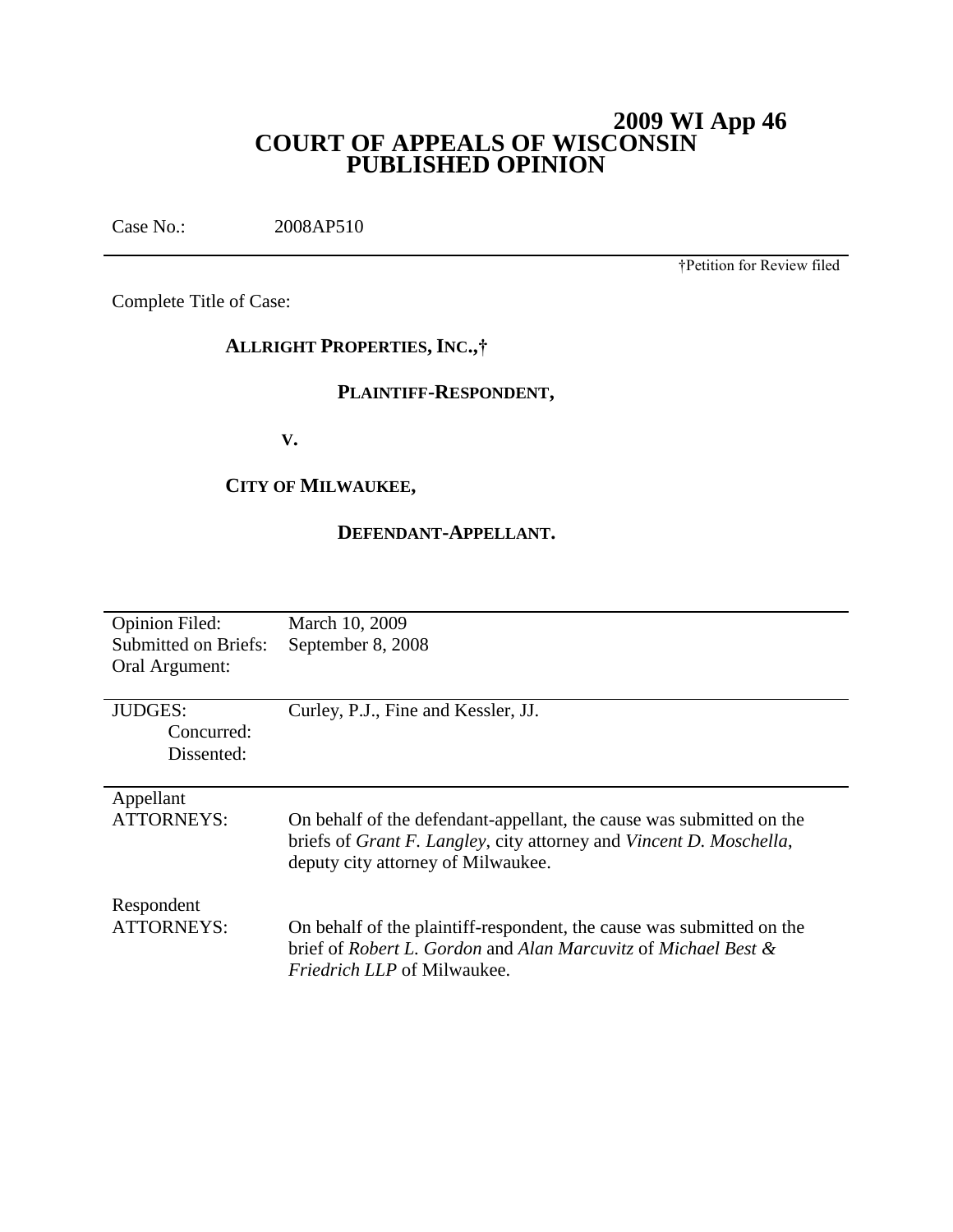# **2009 WI App 46**

# **COURT OF APPEALS DECISION DATED AND FILED**

## **March 10, 2009**

**David R. Schanker Clerk of Court of Appeals**

#### **NOTICE**

**This opinion is subject to further editing. If published, the official version will appear in the bound volume of the Official Reports.** 

**A party may file with the Supreme Court a petition to review an adverse decision by the Court of Appeals.** *See* **WIS. STAT. § 808.10 and RULE 809.62.** 

**Appeal No. 2008AP510 Cir. Ct. No. 2006CV1739**

## **STATE OF WISCONSIN IN COURT OF APPEALS**

**ALLRIGHT PROPERTIES, INC.,**

**PLAINTIFF-RESPONDENT,**

**V.**

**CITY OF MILWAUKEE,**

**DEFENDANT-APPELLANT.**

APPEAL from a judgment of the circuit court for Milwaukee County: CLARE L. FIORENZA, Judge. *Reversed and cause remanded with directions.*

Before Curley, P.J., Fine and Kessler, JJ.

¶1 KESSLER, J. Allright Properties, Inc., paid real property taxes assessed by the City of Milwaukee for the years 2004 and 2005, then sued,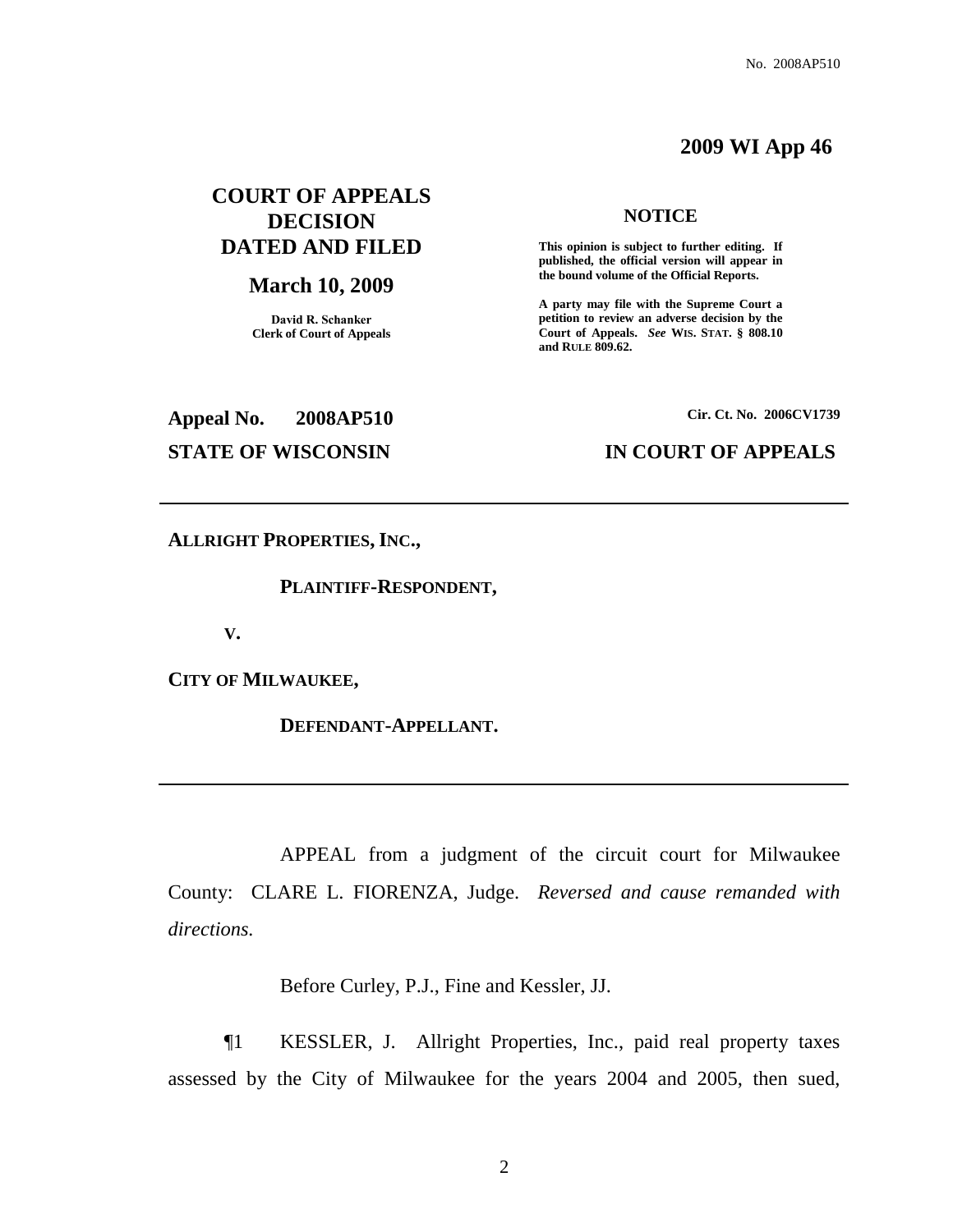pursuant to WIS. STAT.  $\S 74.37(3)(d)$  (2005-06),<sup>1</sup> "to recover that amount of general property tax imposed because the assessment of property was excessive." *See* § 74.37(1). After a long court trial, the trial court issued a detailed written opinion<sup>2</sup> concluding that the City's appraisal of \$10,115,000 as the fair market value of the property was excessive and that Allright's appraisal of \$3,300,000 as the fair market value of the property was "more credible." Based on Allright's valuation, the court awarded Allright a refund of the excess taxes paid. The City appealed.

¶2 We reverse. We disagree with the trial court's conclusion that the City failed to follow the applicable assessment rules, and its conclusion that Allright did follow them. We conclude that Allright has failed to rebut the statutory presumption that the City's assessment was correct, in part because it failed to consider income that appertains to the land. Further, we disagree with Allright's claim and the trial court's conclusion that the City's assessment violates the uniformity clause of the Wisconsin Constitution. For these reasons, we reverse and remand with directions to enter judgment in favor of the City, upholding its original assessment.

<sup>&</sup>lt;sup>1</sup> All references to the Wisconsin Statutes are to the 2007-08 version unless otherwise noted. We note that the 2005-06 version of each statute cited in this opinion is identical to the 2007-08 version, with the exception of WIS. STAT.  $\S$  73.03(2a), which now provides for an electronic version of the *Wisconsin Property Assessment Manual for Wisconsin Assessors*.

<sup>&</sup>lt;sup>2</sup> We would like to acknowledge the trial court's careful consideration of significant technical testimony concerning numerous approaches to assessment used in this case. While we ultimately disagree with the court's legal conclusions, the court's analysis assisted us in analyzing myriad issues.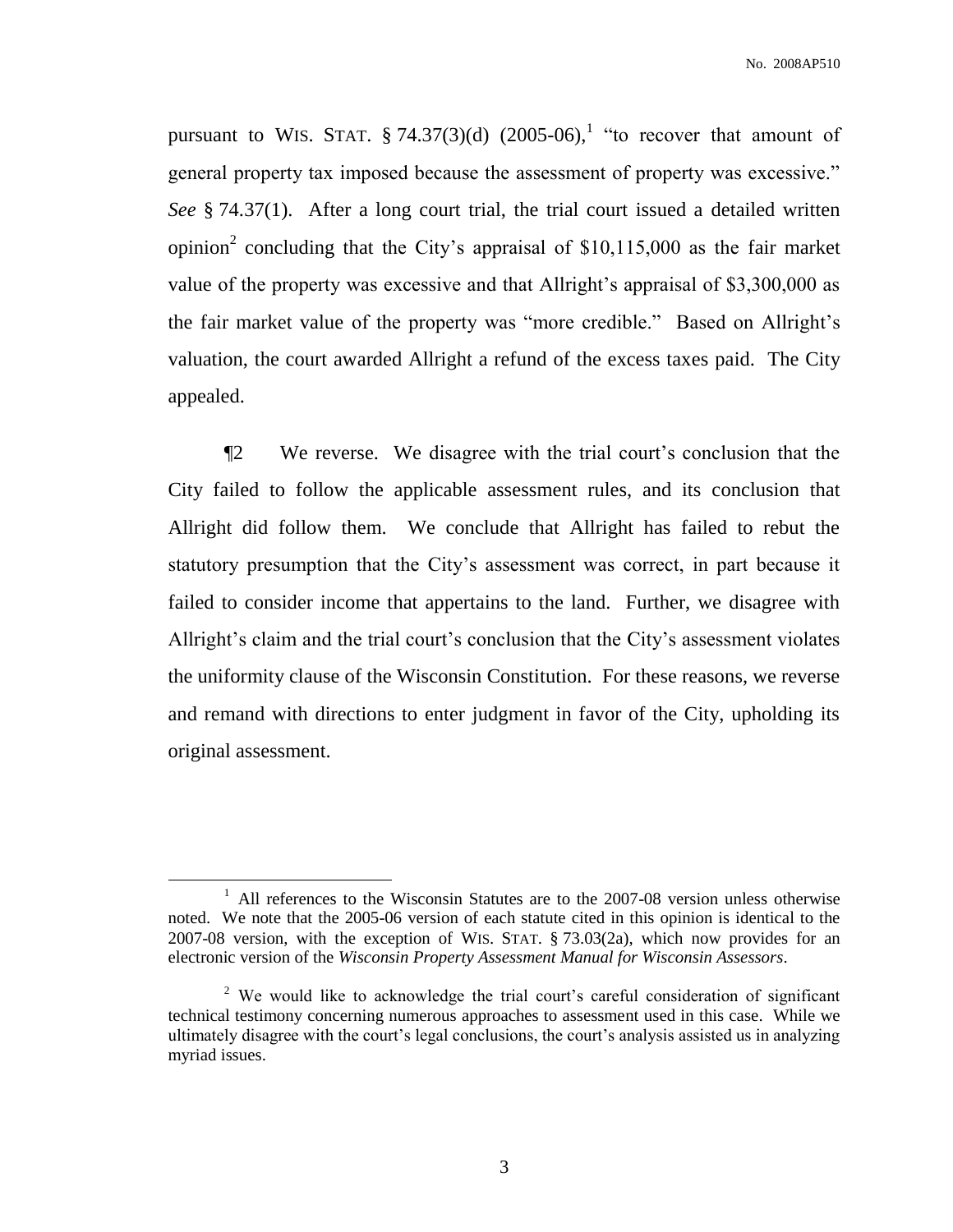#### **BACKGROUND**

¶3 Allright owns 8.715 acres of real estate on South Howell Avenue, the main road on the west side of the entrance to General Mitchell International Airport in Milwaukee. Allright operates the property as a commercial surface parking lot that primarily serves those who are using the airport. The parking lot is fenced around the perimeter and has an asphalt surface, 1450 marked parking stalls, a ticket booth and ticket dispenser covered by a canopy, automatic gate arms and exterior lighting. Allright provides twenty-four hour locked and guarded security at the parking lot, and shuttle service to and from the airport. The property also contains a 1420-square-foot building containing an office and a warehouse/garage.

¶4 When the City conducted its assessment process for years 2004 and 2005, the City assessor concluded there had been no recent sale of this specific property, and no recent sales of comparable property. Thus, the assessor considered the "income approach" and the "cost approach" to value the property.<sup>3</sup> The City assessed taxes on the property in the amount of \$261,573.90 for 2004 and \$247,817.51 for 2005, based on its conclusion that the value of the property for both 2004 and 2005 was \$10,115,000.

¶5 Allright timely appealed these assessments, each of which was sustained by the board of review. Allright timely paid the taxes and served the

<sup>3</sup> These terms are discussed in greater detail *infra*.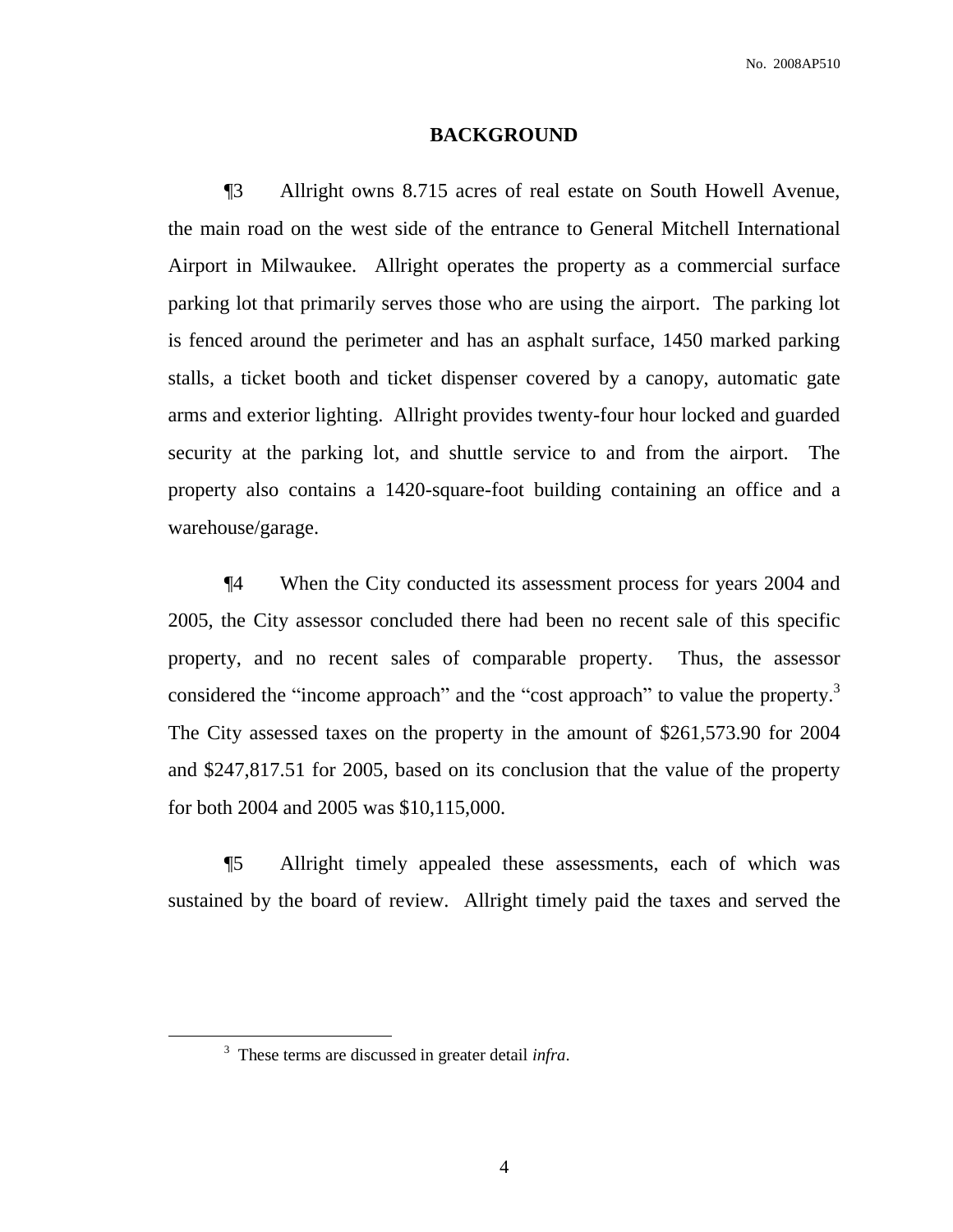City with a claim for excessive assessment pursuant to WIS. STAT.  $\S 74.37(2)(a)$ .<sup>4</sup> The City disallowed the claim.

¶6 Next, Allright timely brought this action in the trial court to recover the excess taxes it paid, alleging that it should have paid taxes based on a fair market value of \$3,300,000. *See* WIS. STAT.  $\S$  74.37(3)(d).<sup>5</sup> The parties stipulated that the court's decision would also govern the 2006 assessment of the property.

¶7 The claim was tried to the court on December 18 and 19, 2006. Allright presented three witnesses: appraisers Lawrence Nicholson and S. Steven Vitale, and Michael Kenney, who is General Manager of Wisconsin Operations for Allright's corporate parent. The City presented testimony from City of Milwaukee Senior Property Appraiser Daniel R. Furdek and Chief Assessor Peter C. Weissenfluh.

¶8 After post-trial briefing, but prior to the trial court issuing its written decision, the City learned that Allright had sold the property on May 22, 2007, for \$12,300,000. Allright had recorded the deed on July 26, 2007 and had filed an electronic real estate transfer tax return with the Wisconsin Department of

<sup>&</sup>lt;sup>4</sup> WISCONSIN STAT. § 74.37(2)(a) provides: "A claim for an excessive assessment may be filed against the taxation district, or the county that has a county assessor system, which collected the tax."

 $5$  WISCONSIN STAT. § 74.37(3)(d) provides:

If the taxation district or county disallows the claim, the claimant may commence an action in circuit court to recover the amount of the claim not allowed. The action shall be commenced within 90 days after the claimant receives notice by registered or certified mail that the claim is disallowed.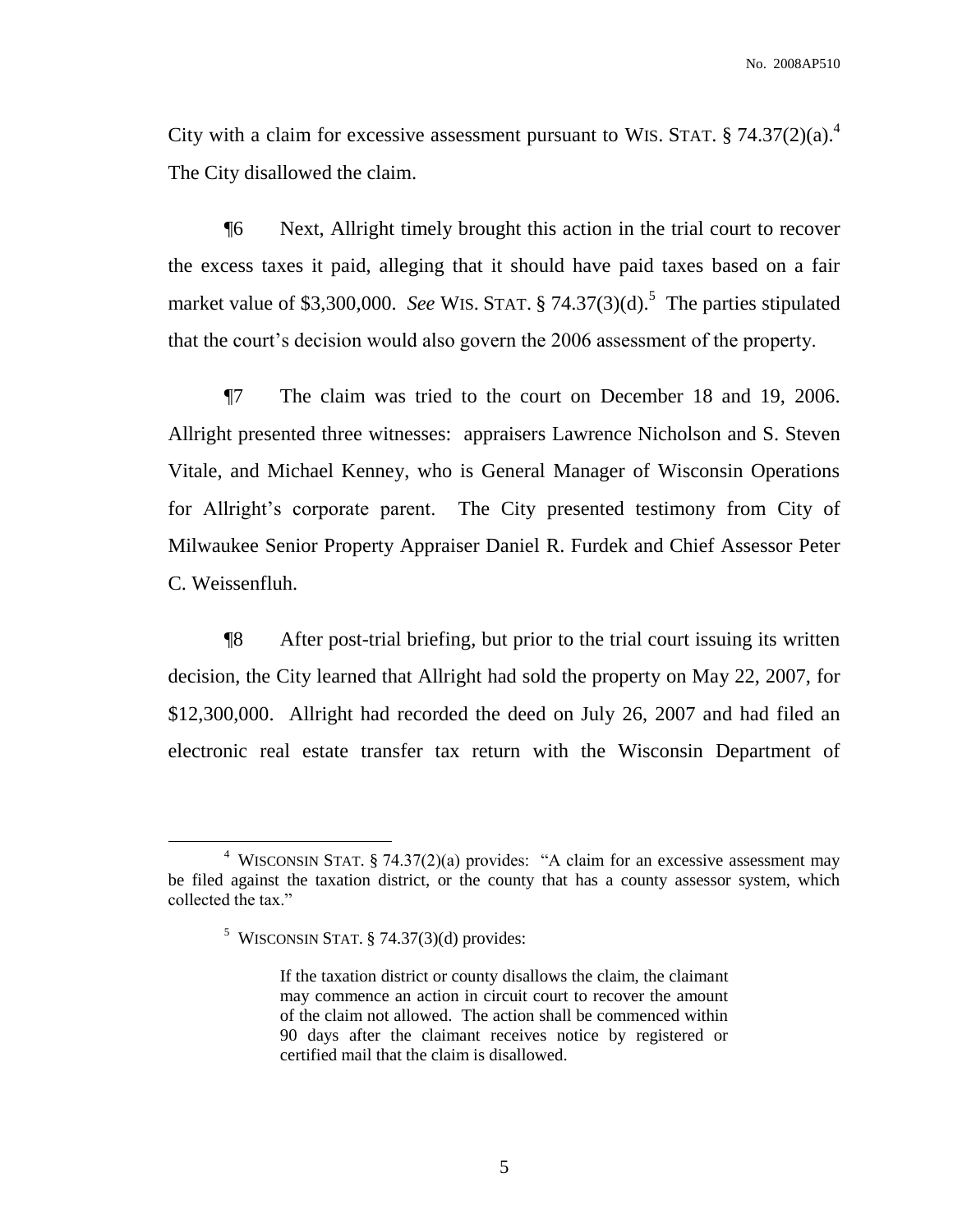Revenue on September 6, 2007. $6$  The City moved to reopen the record to include this evidence. Allright opposed the motion to reopen the record, claiming that the transfer was "far too remote" to be relevant to the property's value in 2004 and that the sale was not an arm's-length transfer because it was part of a sale to equity investors by Allright's parent company. The trial court heard arguments from the parties, but did not take testimony on this issue.

¶9 The trial court issued its written decision on January 16, 2008, which addressed both the trial and the motion to reopen the evidence. First, it denied the City's motion to reopen the trial record to introduce evidence of the 2007 sale. Second, it found that the fair market value of the property was \$3,300,000 and that the City's assessment was invalid because "the assessor failed to consider comparable sales in the assessment process as required by Wisconsin law." Thus, the court found that taxes should have been paid based on a fair market value of \$3,300,000 and ordered a refund of excess taxes paid by Allright. Finally, the court concluded that the assessment also violated article VIII, section 1 of the Wisconsin Constitution because it was not made on a uniform basis with other properties in the City. This appeal follows.

### **LEGAL STANDARDS**

¶10 The rules for real property assessment begin with WIS. STAT. § 70.32(1), which provides in pertinent part:

> Real property shall be valued by the assessor in the manner specified in the Wisconsin property assessment manual provided under s. 73.03(2a) … at the full value which could

 $\overline{a}$ 

<sup>&</sup>lt;sup>6</sup> It is undisputed that Allright's counsel was not aware of the transfer before the City brought it to the trial court's attention.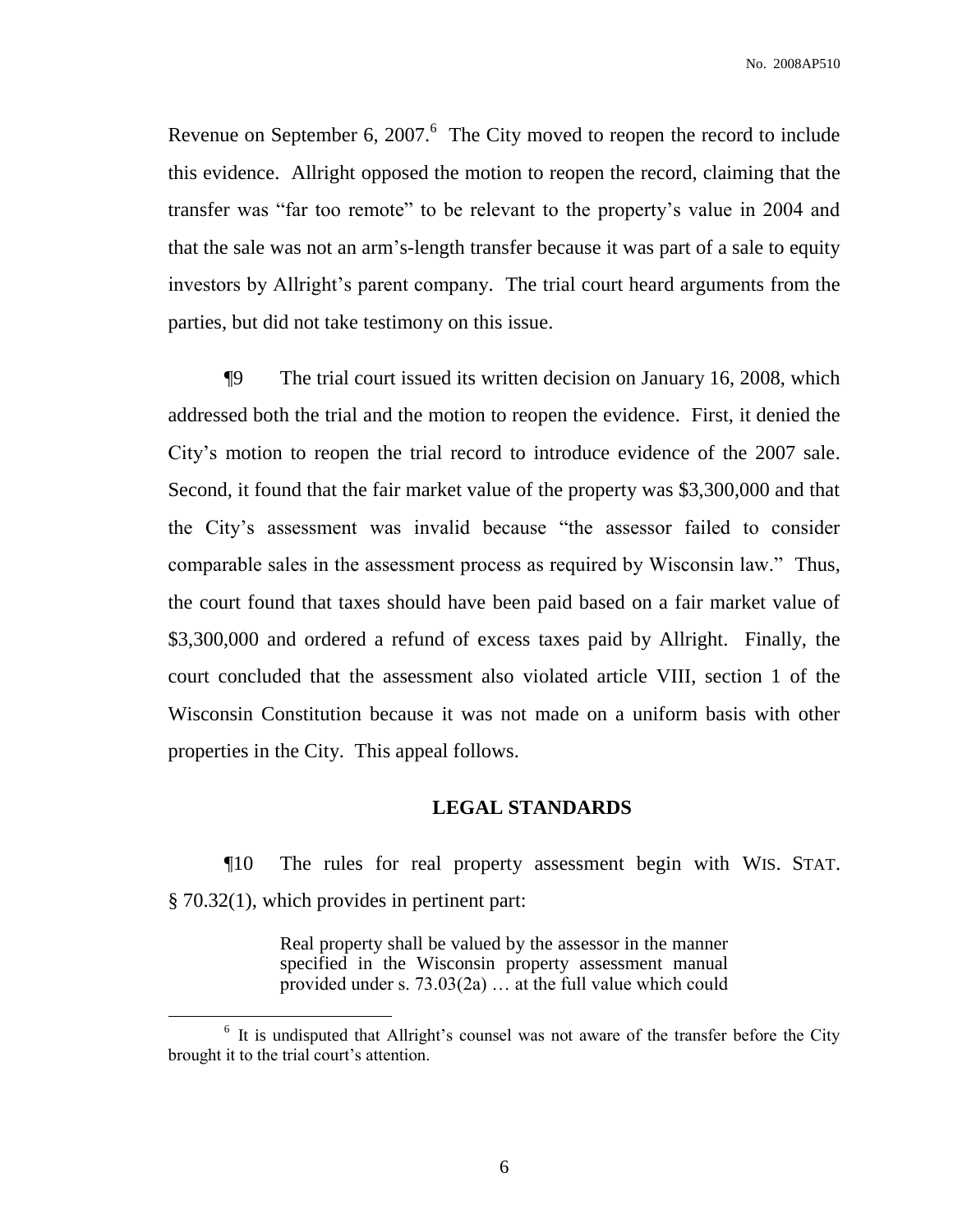ordinarily be obtained therefor at private sale. In determining the value, the assessor shall consider recent arm's-length sales of the property to be assessed[;] … recent arm's-length sales of reasonably comparable property; and all factors that, according to professionally acceptable appraisal practices, affect the value of the property to be assessed.

*Id.* This statute requires adherence to the *Wisconsin Property Assessment Manual*  for Wisconsin Assessors (hereafter "Property Assessment Manual"),<sup>7</sup> absent conflicting law. *Walgreen Co. v. City of Madison*, 2008 WI 80, ¶3, 311 Wis. 2d 158, 752 N.W.2d 687. Thus, we analyze the applicable statutes "in conjunction with basic principles of real property assessment as described by case law, treatises, and the *Property Assessment Manual*." *Id.*, ¶19.

¶11 The *Property Assessment Manual* and case law set forth a three-tier assessment methodology to determine a property's full value. *Adams Outdoor Adver., Ltd. v. City of Madison*, 2006 WI 104, ¶34, 294 Wis. 2d 441, 717 N.W.2d 803. *Adams* explained:

> Evidence of an arm[']s-length sale of the subject property is the best evidence of true cash value. [Tier 1] If there has been no recent sale of the subject property, an assessor must consider sales of reasonably comparable properties. [Tier 2] Only if there has been no arm[']s-length sale and there are no reasonably comparable sales may an assessor use any of the third-tier assessment methodologies. [Tier 3]

*Id.* (citations omitted).

<sup>7</sup> The *Property Assessment Manual* is revised from time to time. In this case, the parties cite to the version last revised in December 2004. Thus, we will likewise rely on the December 2004 version of the *Property Assessment Manual*.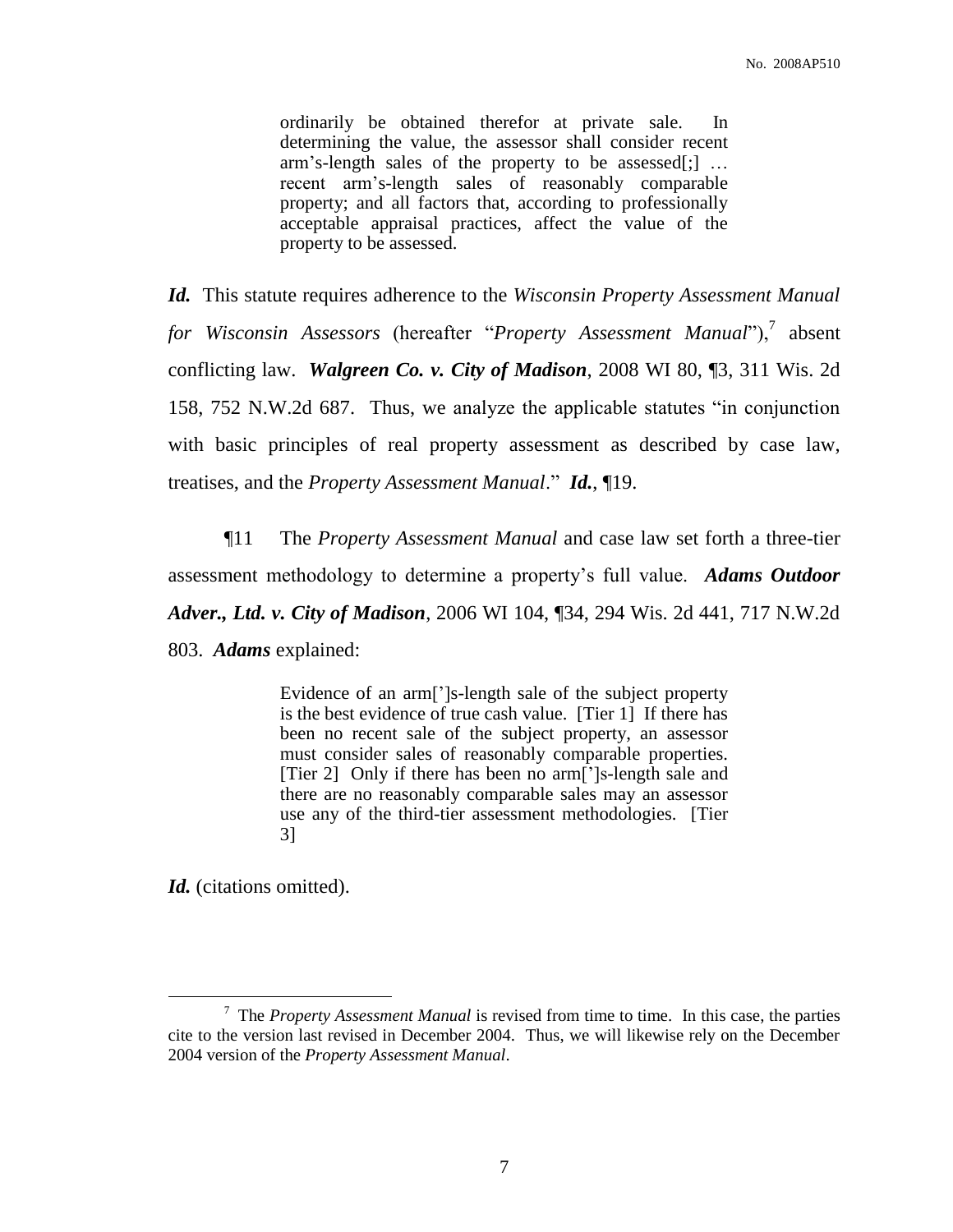¶12 A party that is dissatisfied with an assessment may bring an excessive tax assessment claim under WIS. STAT. § 74.37(3)(d). "This is not a certiorari review." *Bloomer Hous. Ltd. P'ship v. City of Bloomer*, 2002 WI App 252, ¶11, 257 Wis. 2d 883, 653 N.W.2d 309. Acting pursuant to § 74.37(3)(d), the trial court makes determinations concerning excessive tax assessment claims "without giving deference to any determination made at a previous proceeding," including a proceeding before the board of review. *Nankin v. Village of Shorewood*, 2001 WI 92, ¶25, 245 Wis. 2d 86, 630 N.W.2d 141. "The court must only give presumptive weight to the assessor's assessment." *Id.* (citing WIS. STAT. § 70.49(2)). The assessor's assessment ""is presumed correct only if the challenging party does not present significant contrary evidence'" and "'[n]o presumption of correctness may be accorded to an assessment that does not apply the principles in the *Property Assessment Manual*.'" *Walgreen*, 311 Wis. 2d 158, ¶17 (citations omitted; bracketing supplied by *Walgreen*). Stated differently, when a city assessor correctly applies the *Property Assessment Manual* and Wisconsin statutes, and there is no significant evidence to the contrary, courts will reject a party's challenge to the assessment. *See id.*

¶13 On appeal, we defer to the trial court's findings of fact. *See Adams*, 294 Wis. 2d 441, ¶27 ("Where there is conflicting testimony the fact finder is the ultimate arbiter of credibility."). However, "[a]pplying the law to the facts presents a question of law that we review independently." *Id.* "Failure to make an assessment on the statutory basis is an error of law" and we review *de novo* "[w]hether the [c]ity followed the statute in making its assessment." *Id.*, ¶26. In addition, we independently review the trial court's conclusion that the City violated article VIII, section 1 of the Wisconsin Constitution. *See Duesterbeck v. Town of Koshkonong*, 2000 WI App 6, ¶10, 232 Wis. 2d 16, 605 N.W.2d 904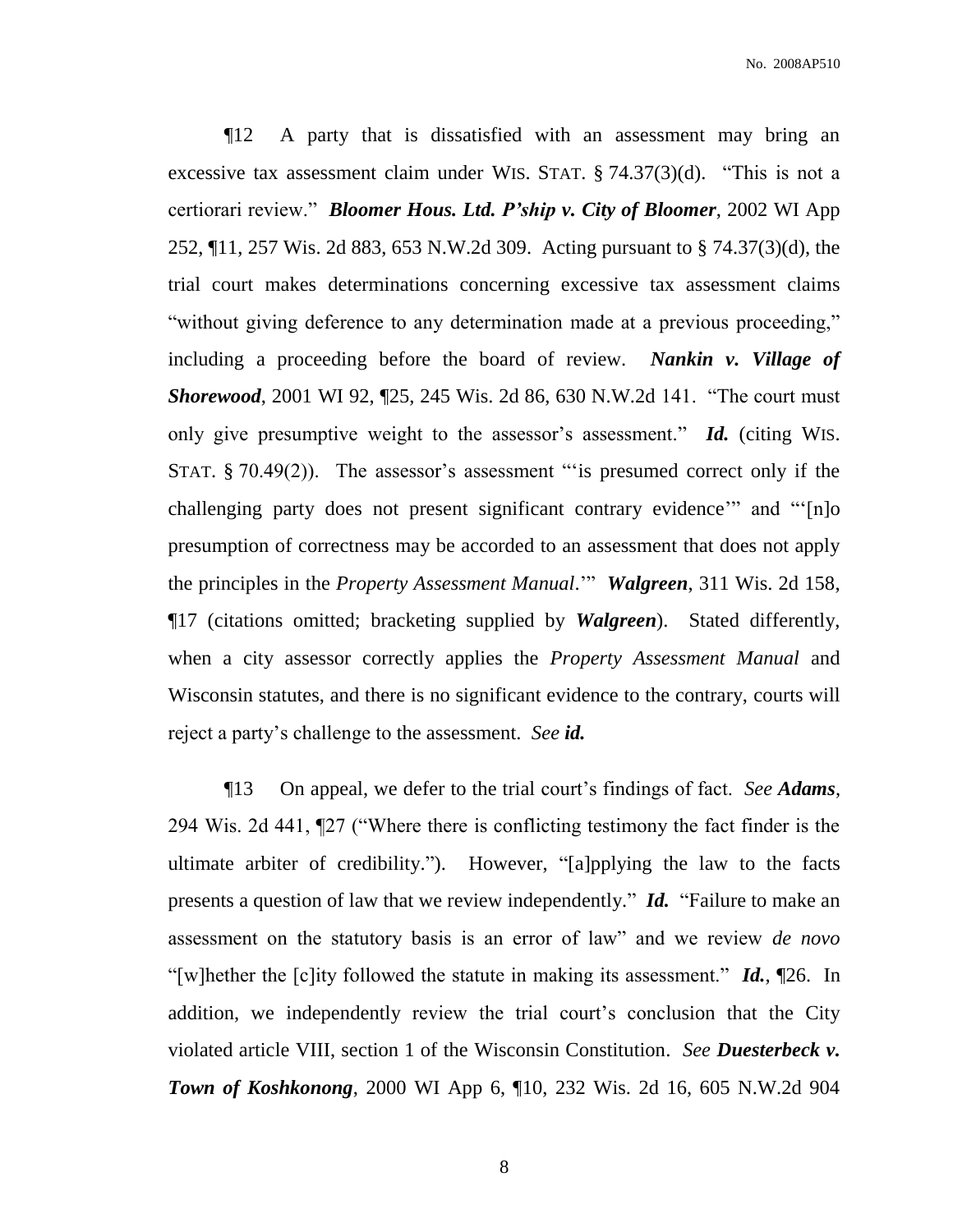(case involving uniformity claim presented questions of statutory and constitutional interpretation that court reviewed *de novo*); *see also Northwest Airlines, Inc. v. DOR*, 2006 WI 88, ¶¶25, 62-66, 293 Wis. 2d 202, 717 N.W.2d 280 (applying *de novo* review to "questions of law involving statutory interpretation and a challenge to the constitutionality of a tax exemption," including assertion that uniformity clause was violated).

#### **DISCUSSION**

¶14 At issue is the trial court's conclusion that Allright presented "significant contrary evidence" that rebutted the statutory presumption that the City's assessment was correct. *See Adams*, 294 Wis. 2d 441, ¶25 (WISCONSIN STAT. § 70.49(2) requires the trial court to give presumptive weight to the city's assessment, but "the assessment is presumed correct only if the challenging party does not present significant contrary evidence."). Underlying the trial court's ruling are its conclusions that the City's assessment was inconsistent with the *Property Assessment Manual*, and that Allright's valuation was consistent with the *Property Assessment Manual* and constituted significant contrary evidence of fair market value.

¶15 The City argues that the judgment should be reversed on several grounds. First, it argues that the trial court erred when it refused to admit evidence of the May 2007 transfer of the property, which the City asserted was "evidence of a first-tier transaction" that would be determinative. We decline to consider this issue because we conclude that even without this evidence, the City's assessment was not excessive. *See Gross v. Hoffman*, 227 Wis. 296, 300, 277 N.W. 663 (1938) (only dispositive issues need to be addressed).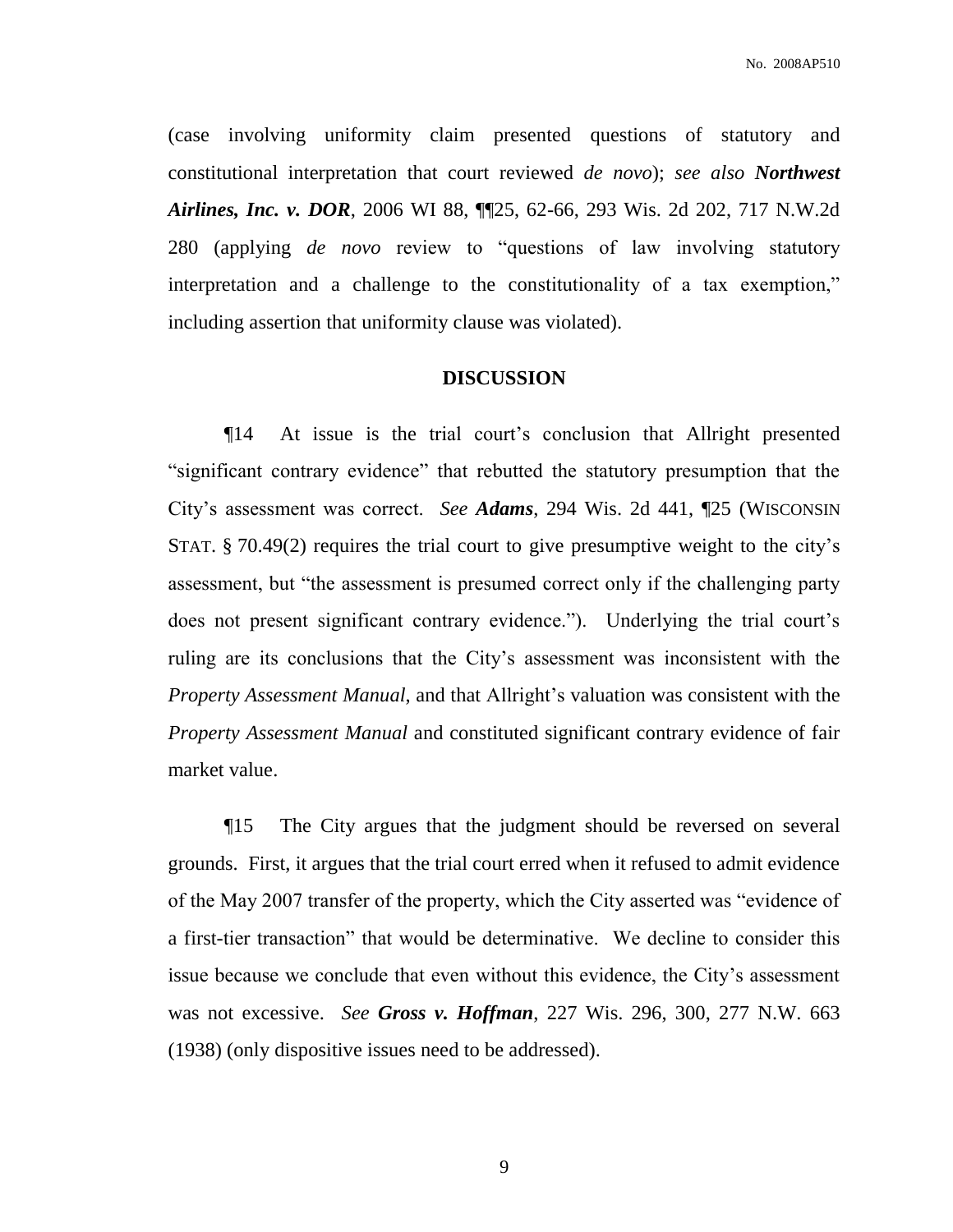¶16 Second, the City challenges the trial court's conclusion that the City failed to follow the *Property Assessment Manual*. Specifically, the City asserts that the trial court erroneously rejected the City's use of income generated from the property in determining the value of the property. The City also contends the trial court should not have concluded that sales of comparable property could be utilized, and should not have relied on that conclusion as the basis to set aside the presumption that the City's assessment was correct. We agree with the City. We conclude that the City's assessment was consistent with the *Property Assessment Manual*, and that Allright's valuation was not because it failed to take into account income that appertained to the land. *See Adams*, 294 Wis. 2d 441, ¶27 (whether assessment made in accordance with *Property Assessment Manual* is question of law). Thus, we conclude that Allright's valuation, which was not made in accordance with the *Property Assessment Manual*, did not constitute significant contrary evidence rebutting the statutory presumption in favor of the City's assessment. For these reasons, we reverse and remand with directions to enter judgment for the City. $8^8$ 

¶17 Finally, the City argues that the trial court erred when it concluded that the City's assessment violated the uniformity clause, which was an alternative ground to reject the City's assessment. We agree with the City and also reverse on this ground.

<sup>&</sup>lt;sup>8</sup> Although the City's valuation at trial was for an amount greater than the original assessment, the City is not seeking to increase the original assessment and seek additional payment. *See Trailwood Ventures, LLC v. Village of Kronenwetter*, 2009 WI App 18, ¶10 n.5, \_\_\_ Wis. 2d \_\_\_, 762 N.W.2d 841 (Ct. App. 2008) (WISCONSIN STAT. § 74.39 does not authorize a court in a suit for refund of excess taxes to impose a greater tax burden on the taxpayer than the assessment established by the board of review).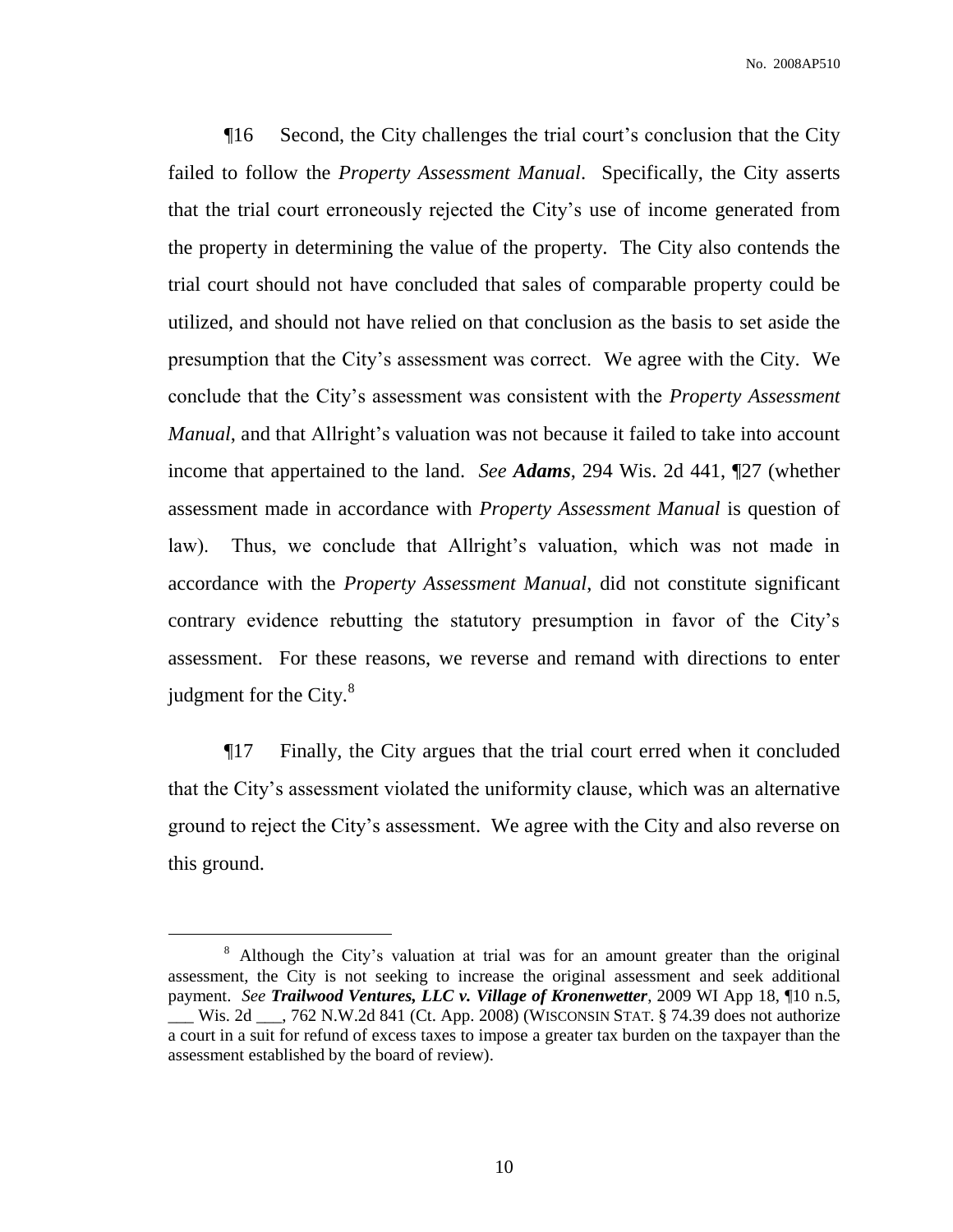### **I. Highest and best value, and approaches to valuation.**

¶18 All parties agree that the real estate must be valued at its highest and best use. The *Property Assessment Manual* defines that concept:

> In determining the highest and best use of a property, the assessor must consider those uses which are physically possible for the site, those uses which are allowable according to zoning or other local ordinances, and feasible uses which will provide a net return to the owner. *The use providing the highest net return to the owner is generally considered the highest and best use for the site*.

1 *Property Assessment Manual* at 8-2 (emphasis added). Nicholson, Allright's expert, concluded that "the highest and best use of the subject property is as currently improved with a parking lot until such time that redevelopment to a higher and better commercial use is economically feasible." Furdek, the City's expert, concluded that "the highest and best use of the subject land 'as though vacant' is for development of an airport surface parking facility" and that the current use of the property was consistent with the highest and best use both "as though vacant" and "as improved."

¶19 The *Property Assessment Manual* provides that "[t]he valuation of commercial property should follow the same procedures as the valuation of other real property," the goal of which "is to estimate market value." 1 *Property Assessment Manual* at 9-5. It explains that "[e]stimates of market value can be derived by using the cost, income, or sales comparison approaches." *Id.*; *see also Walgreen*, 311 Wis. 2d 158, ¶21 (*Property Assessment Manual* recognizes three methods of property assessment). The *Property Assessment Manual* provides that appraisers "should *consider* all three approaches when estimating the value of a property" but cautions that "all three approaches may not be developed in an appraisal because a sufficient amount of data may not be available or, due to the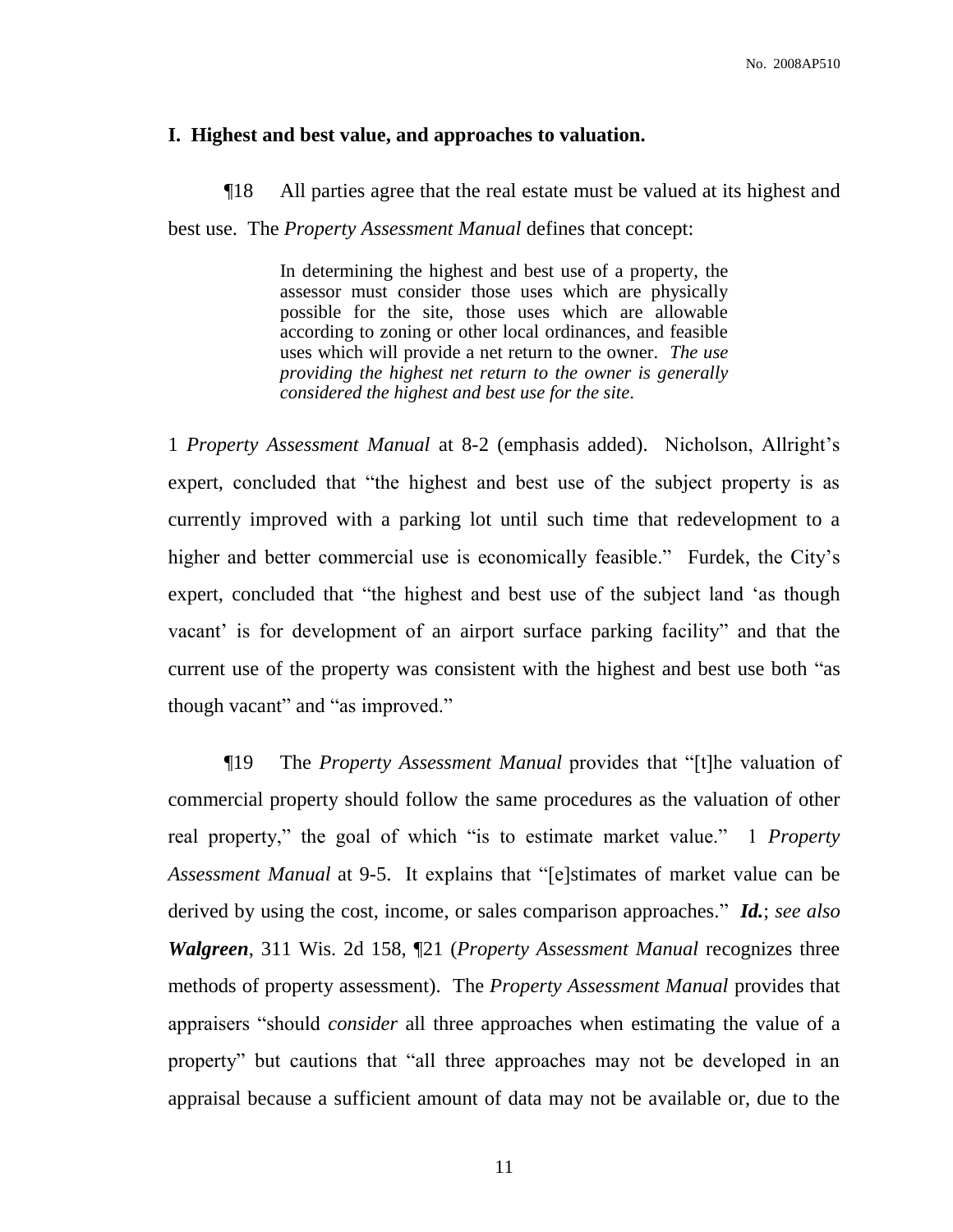specific property characteristics, the approach may be considered less reliable in estimating market value." 1 *Property Assessment Manual* at 7-28 (emphasis in *Property Assessment Manual*). When considering commercial property, the *Property Assessment Manual* indicates that the income approach is especially important, stating:

> Because buyers and sellers of commercial properties usually base their transaction decisions on the property's net operating income, the assessor must be able to apply the income approach. The cost approach is frequently used for new construction, special purpose properties (i.e., funeral homes, medical facilities) or when sales and income/expense information are not readily available or not appropriate.

1 *Property Assessment Manual* at 9-5.

## **II. Application of the three-tier assessment methodology.**

¶20 As previously noted, the "*Property Assessment Manual* and case law set forth a three-tier assessment methodology to ascertain true cash value," also known as fair market value. *Adams*, 294 Wis. 2d 441, ¶34; *see also* WIS. STAT. § 70.32(1). Applied here, we see that both parties used only the Tier 3 assessment methodology.

# **A. Tier 1.**

¶21 The best evidence of fair market value—known as Tier 1—is a "recent arm's-length sale[] of the property." *See* WIS. STAT. § 70.32(1). It was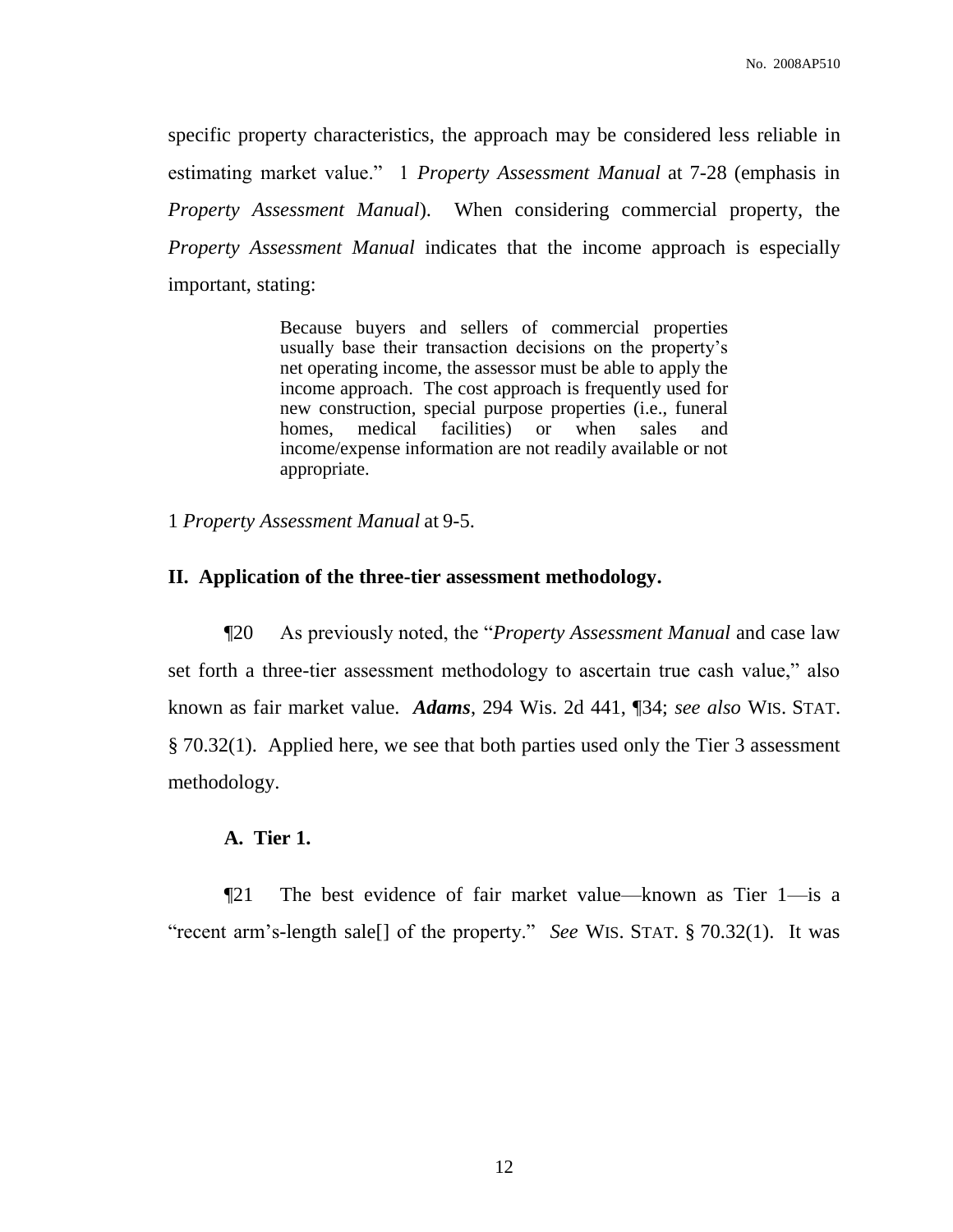undisputed at trial that there was no Tier 1 arm's-length sale of the subject property that could be used to assess its value.<sup>9</sup> *See Adams*, 294 Wis. 2d 441, ¶34.

### **B. Tier 2.**

 $\overline{a}$ 

¶22 The Tier 2 assessment methodology requires an assessor to consider sales of "reasonably comparable" properties. *See* WIS. STAT. § 70.32(1). The principles of the sales comparison method of valuing property are described in the *Property Assessment Manual*:

> Comparable sales refer to properties that represent the subject property in age, condition, use, type of construction, location, number of stories, physical features and economic characteristics. The more similar the sold property is to the subject, the more valid is the sale price as an indicator of the value of the subject property.

1 *Property Assessment Manual* at 7-18. These considerations apply to the property as a whole.

¶23 Here, the trial court found that Allright had applied the Tier 2 assessment methodology. Specifically, the trial court found that Nicholson, Allright's expert, had applied a Tier 2 analysis. The trial court faulted the City for not applying that approach. However, the testimony reveals that both the City's and Allright's experts agreed that there were no sales of comparable property on which to base a Tier 2 analysis.

¶24 Furdek, the City's appraiser, concluded in his written report that there were "insufficient recent sales of reasonably comparable properties to be

<sup>&</sup>lt;sup>9</sup> The City contends the May 2007 transfer of the property would qualify as a Tier 1 sale, but for the reasons stated, *see infra*, ¶15, we do not consider whether that sale should have been admitted as evidence.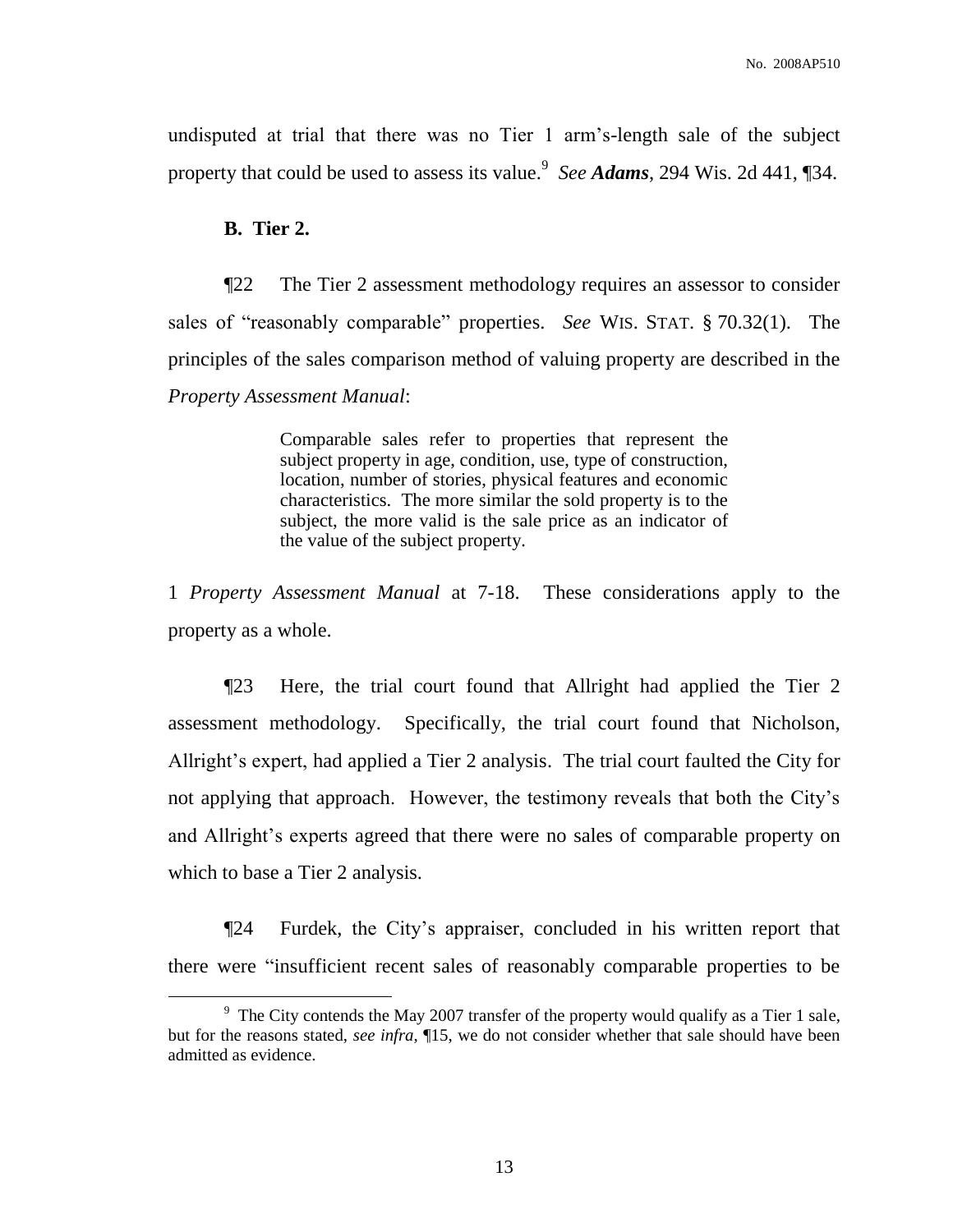relied upon to determine the fair market value for the subject property. For these reasons the sale of the subject property and the sales comparable approach w[ere] not relied upon to determine the fair market value of the property."

¶25 Similarly, Nicholson acknowledged that he could not find any properties that he considered comparable to the Allright property as a whole. Specifically, there were no recent sales of comparable parking lots either near the airport or in any other submarket in Milwaukee. Nicholson's report explained why there were no sales of comparable properties:

> Our market investigations first focused on sales of *parking lots in the vicinity of General Mitchell International Airport; no such sales were found*. We then broadened our search to include *large parking lot sales located outside downtown Milwaukee,* a submarket that is considered distinctively different than the airport submarket or any other submarket throughout Milwaukee; *no large public parking lot sales were found*.

(Emphasis added.)

….

¶26 At trial, Nicholson testified to the same findings of lack of comparable sales that he explained in his report:

> *I did not use a sales comparison approach for the parking lot in its entirety because I couldn't find sales of large parking lots that would be—that I would deem as comparable, so I didn't use the sales comparison approach again to value the property as a parking lot*.

> … I told you earlier I had not done a sales comparison approach for parking lots just on the land.

> … The first thing I did was look for *sales of parking lots in the area. Couldn't find any*. *Couldn't find any outside of downtown Milwaukee* which I didn't think was a similar or comparable area.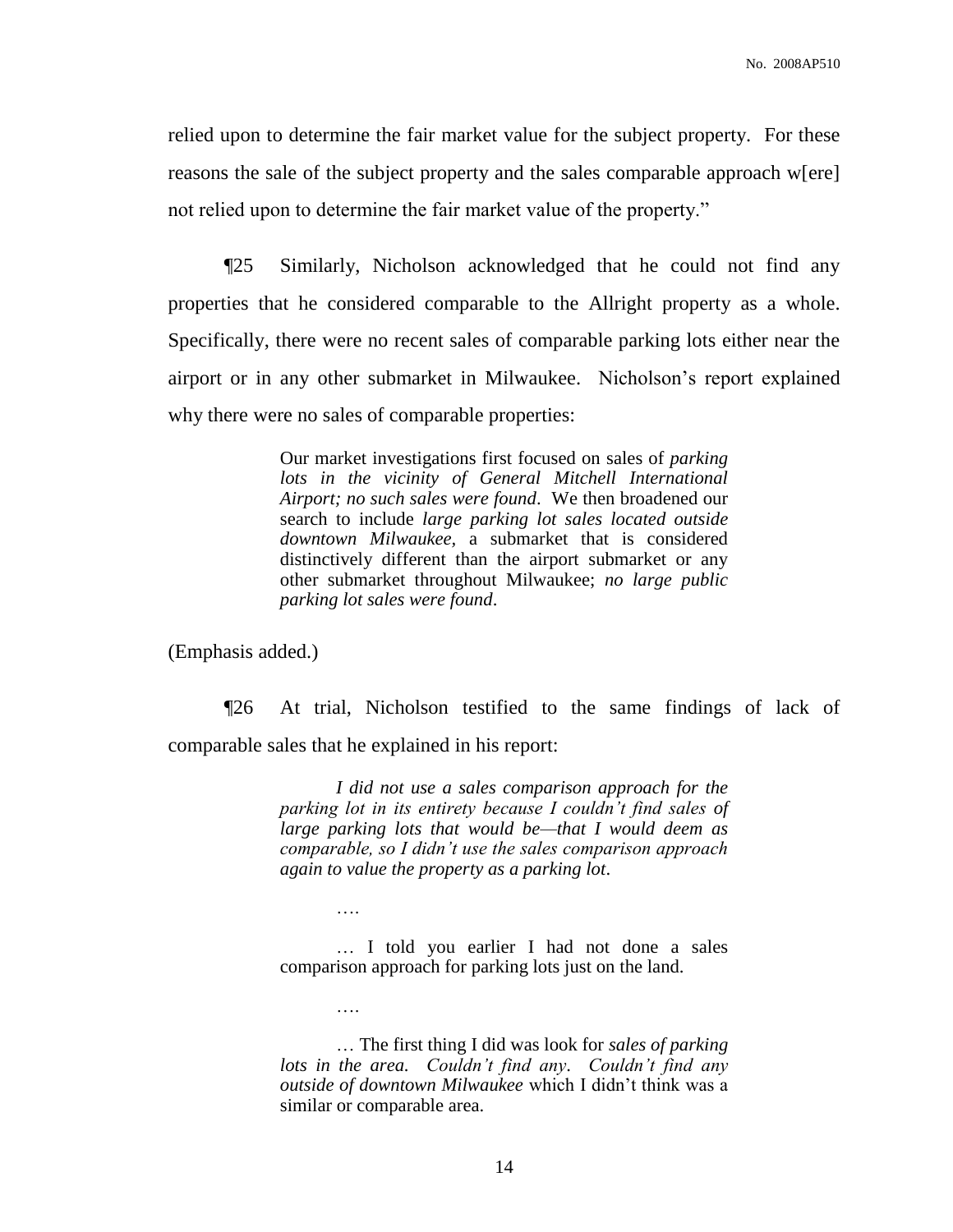… I then look[ed] for large tracts of commercial land sales up and down Howell Avenue.

The property next door … Executive Parking sold … but that was [a] related-party transaction so that isn't really an arm's length type of transaction so I didn't use that as a sale. $10$ 

(Emphasis and footnote added.)

 $\overline{a}$ 

¶27 Thus, experts for both Allright and the City agreed that there were no recent sales of comparable property as a whole. Nonetheless, the trial court specifically found that Nicholson "considered the sales approach, the cost approach and the income approach, and concluded his appraisal with a reconciliation." The trial court faulted the City for not considering "reasonable comparable sales," stating: "This Court finds that there were reasonable comparable sales that should have been considered by the assessor in assessing the property for 2004. Failure to consider comparable sales when such sales were available was error."

¶28 The trial court's finding that the City erred by failing to use the Tier 2 method of valuation is clearly erroneous, given that both Nicholson and the City testified, without any evidence to the contrary, that there were no recent sales of comparable properties. Thus, the court erred when it concluded that Nicholson had used the sales comparison approach to value the property and that the City

 $10$  Interestingly, in their respective opinions on the value of the land portion of Allright's real estate, the exact property (Executive Parking) that Nicholson refused to consider "comparable" was included as "comparable" by Allright's other witness, Vitale.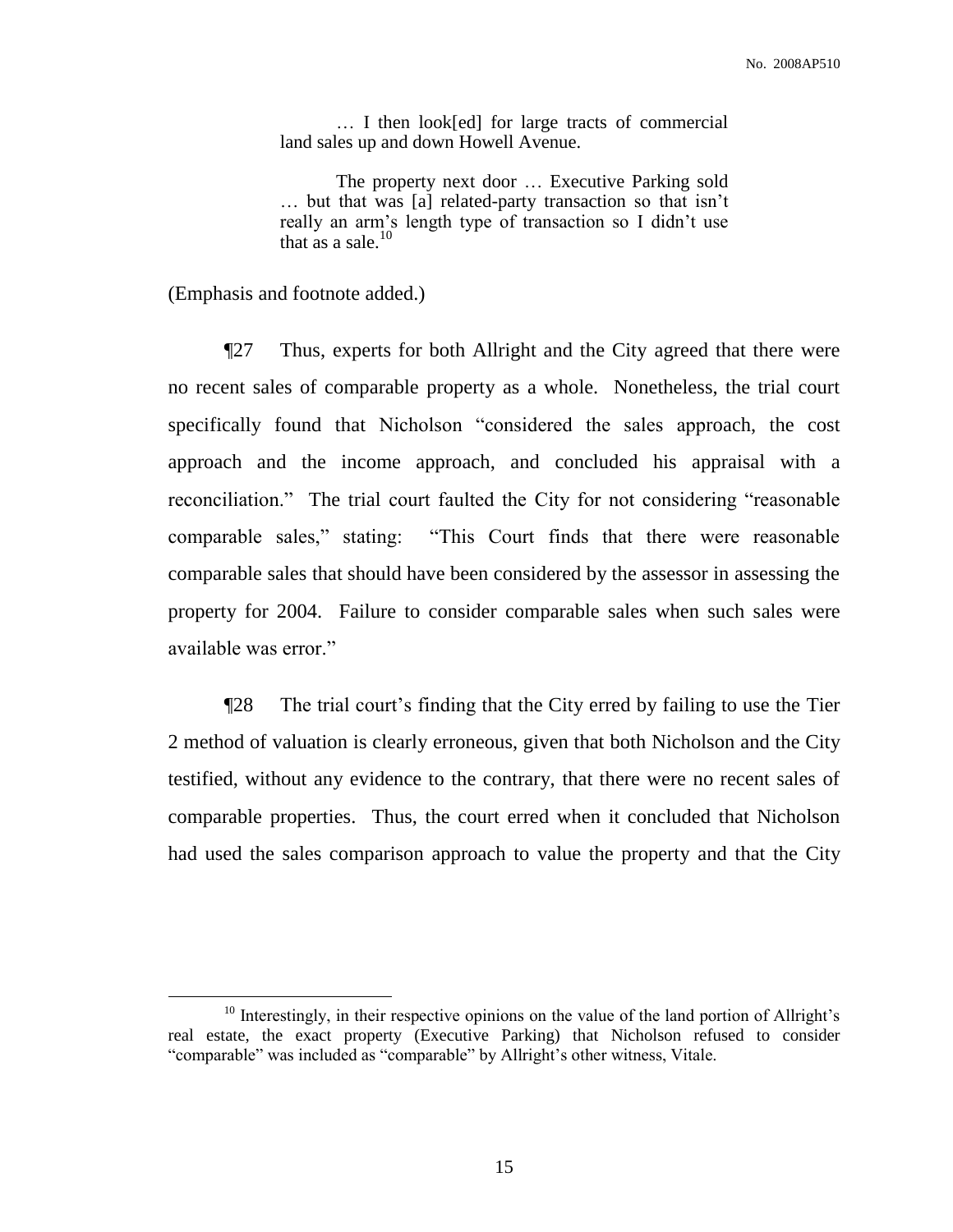failed to follow the *Property Assessment Manual* because it did not use the sales comparison approach.<sup>11</sup>

## **C. Tier 3.**

 $\overline{a}$ 

¶29 Because there were no recent arm's-length sales of the property or sales of reasonably comparable properties, (Tiers 1 and 2), the parties had to apply a Tier 3 analysis. In *Adams*, the court explained the approaches to valuation that may be applied in a Tier 3 analysis:

> Within tier three, an assessor may consider "all the factors collectively which have a bearing on value of the property in order to determine its fair market value." These factors include "cost, depreciation, replacement value, income, industrial conditions, location and occupancy, sales of like property, book value, amount of insurance carried, value asserted in a prospectus and appraisals produced by the owner."

*Id.*, 294 Wis. 2d 441, ¶35 (citations omitted). *Adams* further explained that "[t]he income approach, which seeks to capture the amount of income the property will generate over its useful life, and the cost approach, which seeks to measure the cost to replace the property, both fit into this analytic framework." *Id.* (citation omitted).

¶30 The *Property Assessment Manual* provides additional guidance on both the cost approach and the income approach to valuation. It explains:

> The cost approach can be used when valuing properties for which there is inadequate sales information. This approach can be used for such properties as banks, corporate offices,

<sup>&</sup>lt;sup>11</sup> The trial court's finding that Allright presented evidence of comparable sales that could be used in a Tier 2 analysis may have been due to Allright's repeated reference to "comparable sales" *of land only* during its Tier 3 analysis.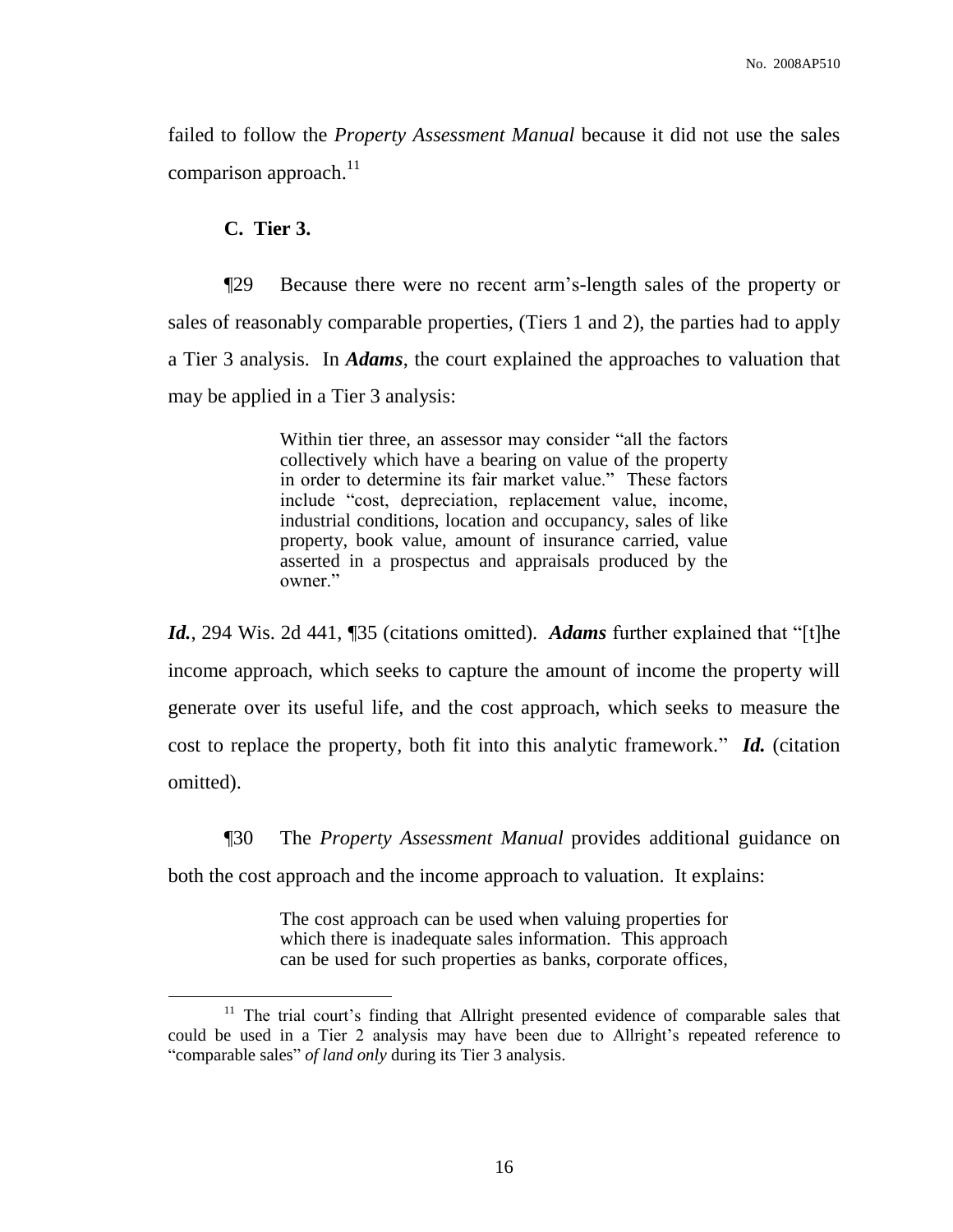and other special purpose uses. The cost approach is the value of the land plus the cost of the improvements minus any depreciation….

… The income approach can be used when there are no comparable sales. *It may be the most reliable method in estimating the value of commercial property because it represents the way investors think when they buy and sell income property in the market.*

1 *Property Assessment Manual* at 9-11 (emphasis added).

….

# **III. Analysis of the appraisals.**

¶31 Having concluded that both parties used a Tier 3 analysis to determine value, we must now more closely examine the parties' respective approaches to a Tier 3 analysis. We conclude that the City's approach was consistent with the *Property Assessment Manual*, and that the trial court erroneously concluded otherwise. We further conclude that because Allright did not consider the income generated by the property, Allright's valuation approach was not consistent with the *Property Assessment Manual*, and did not, therefore, constitute "significant contrary evidence" to rebut the statutory presumption that the City's assessment was correct. *See Adams*, 294 Wis. 2d 441, ¶25.

## **A. The City's appraisal.**

¶32 The City's appraiser, Daniel Furdek, considered the income approach, the cost approach and the sales comparison approach. For the reasons described above, he rejected the sales comparison approach because "[n]o comparable sales of airport surface parking facilities were found." Furdek applied two variations of the income approach in valuing the property. Under the income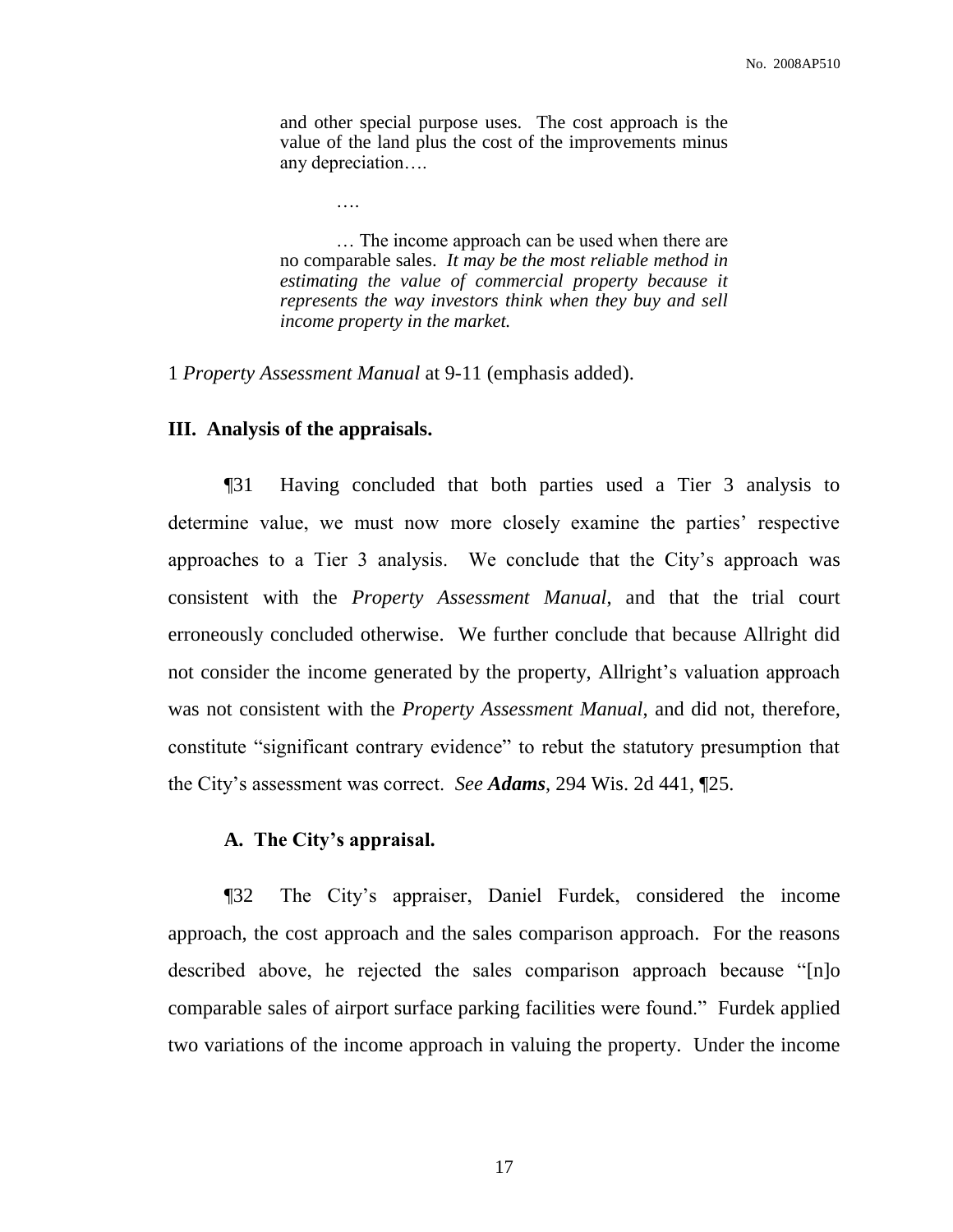approach, Furdek valued the property at \$12,708,000 for 2004. Under the cost approach, he valued the property at \$13,183,000 for 2004.

¶33 According to his report, Furdek considered several applications of the income approach.<sup>12</sup> When he initially valued the property before this litigation, he did not have access to Allright's actual income from the property, so he had to use an estimate. This produced an income approach value of \$10,115,000 based on estimates of income earned by other nearby airport parking structures or facilities. When Allright provided actual income figures for 2001, 2002 and 2003, the City appraised the property based on income capitalization and on discounted cash flow. Both methods are described in the *Property Assessment Manual*.

¶34 Furdek's report explained that the income capitalization method calculates the "present worth of future rights to income."<sup>13</sup> The income from the improved property at its highest and best use (here a surface parking lot) is calculated. All "pertinent expenses (experienced under competent management)" are deducted. The resulting net income is capitalized. The capitalization rate was determined in a manner described by the *Property Assessment Manual*. Under the income capitalization approach, the 2004 value of the property was \$12,291,000 and the 2005 value was \$13,693,000.

<sup>&</sup>lt;sup>12</sup> 1 *Property Assessment Manual* at 9-11 identifies the steps in the income approach to valuing property. Furdek followed those steps.

<sup>&</sup>lt;sup>13</sup> The income capitalization method is described in 1 *Property Assessment Manual* at 9-19 to 9-22.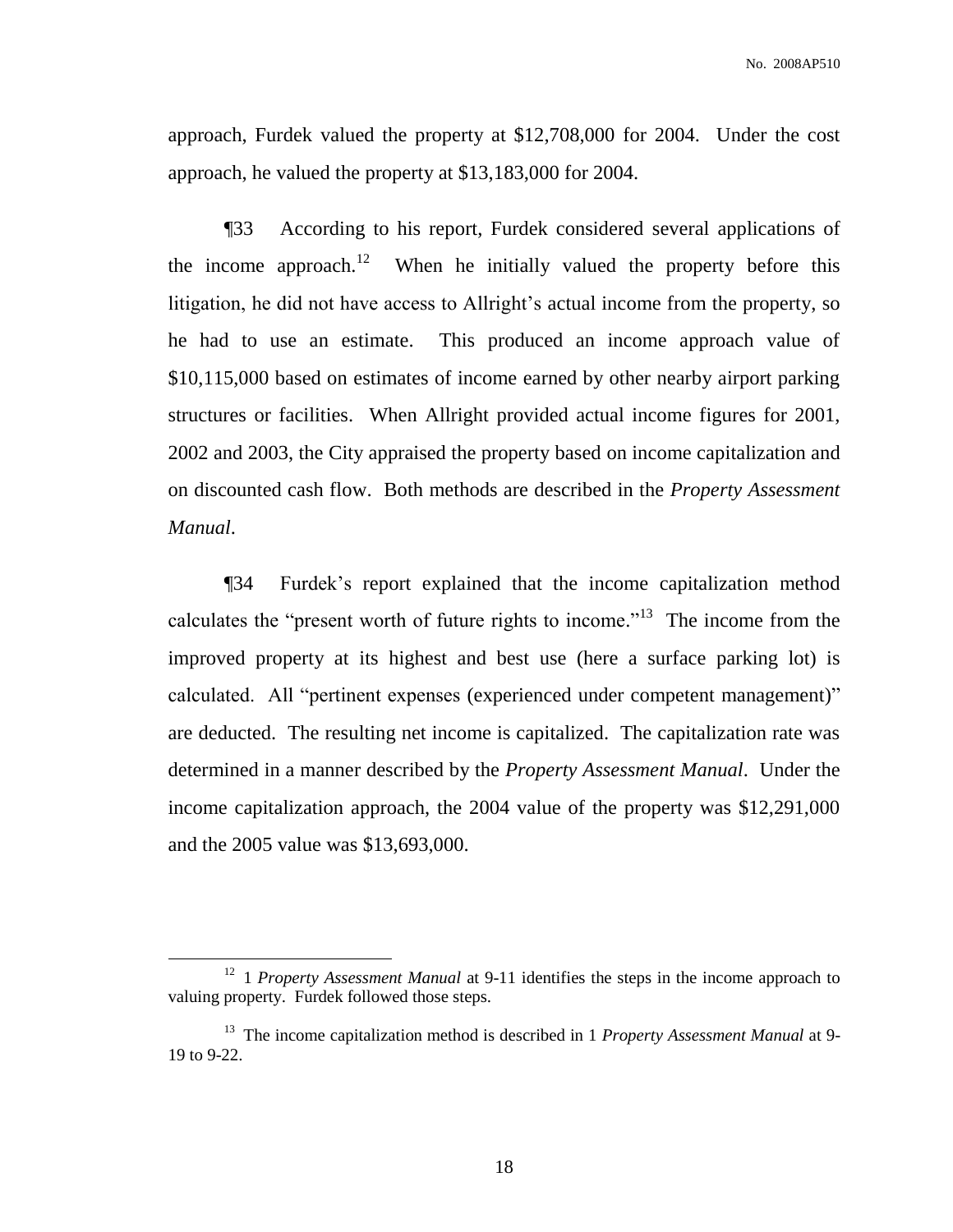**The Term** This Terms and Separated Cash flow analysis.<sup>14</sup> This method projects revenues and operating expenses over a specific period of time, then reduces the value of that stream of income to value the property "as is." The actual income and operating expenses are considered, adjusted if necessary, and projected over a period of years. The net operating income for each year is determined and then reduced to a present value by applying a capitalization rate appropriate to that year. The capitalized values are then added to determine the present value of the property that produces that stream of income. The property value under the discounted cash flow method was \$12,708,000.

¶36 In addition to the income approach, Furdek considered the cost approach. <sup>15</sup> *See* 1 *Property Assessment Manual* at 9-11. Furdek applied the steps required by the *Property Assessment Manual* to perform a cost approach appraisal. The cost approach requires that the land be valued separately from the structures on the land. *See* 1 *Property Assessment Manual* at 8-19. To value the land only, Furdek calculated the net operating income attributable to the improvements on the land and then subtracted that figure from the net operating income from the whole property. That calculation produced the "residual value" of the land. *See* 1 *Property Assessment Manual* at 9-8 and 9-23 (describing the calculation using land residual method).

<sup>&</sup>lt;sup>14</sup> The discounted cash flow analysis is described in 1 *Property Assessment Manual* at 9-23 to 9-24.

<sup>&</sup>lt;sup>15</sup> The basic steps in the cost approach are described in 1 *Property Assessment Manual* at 7-22.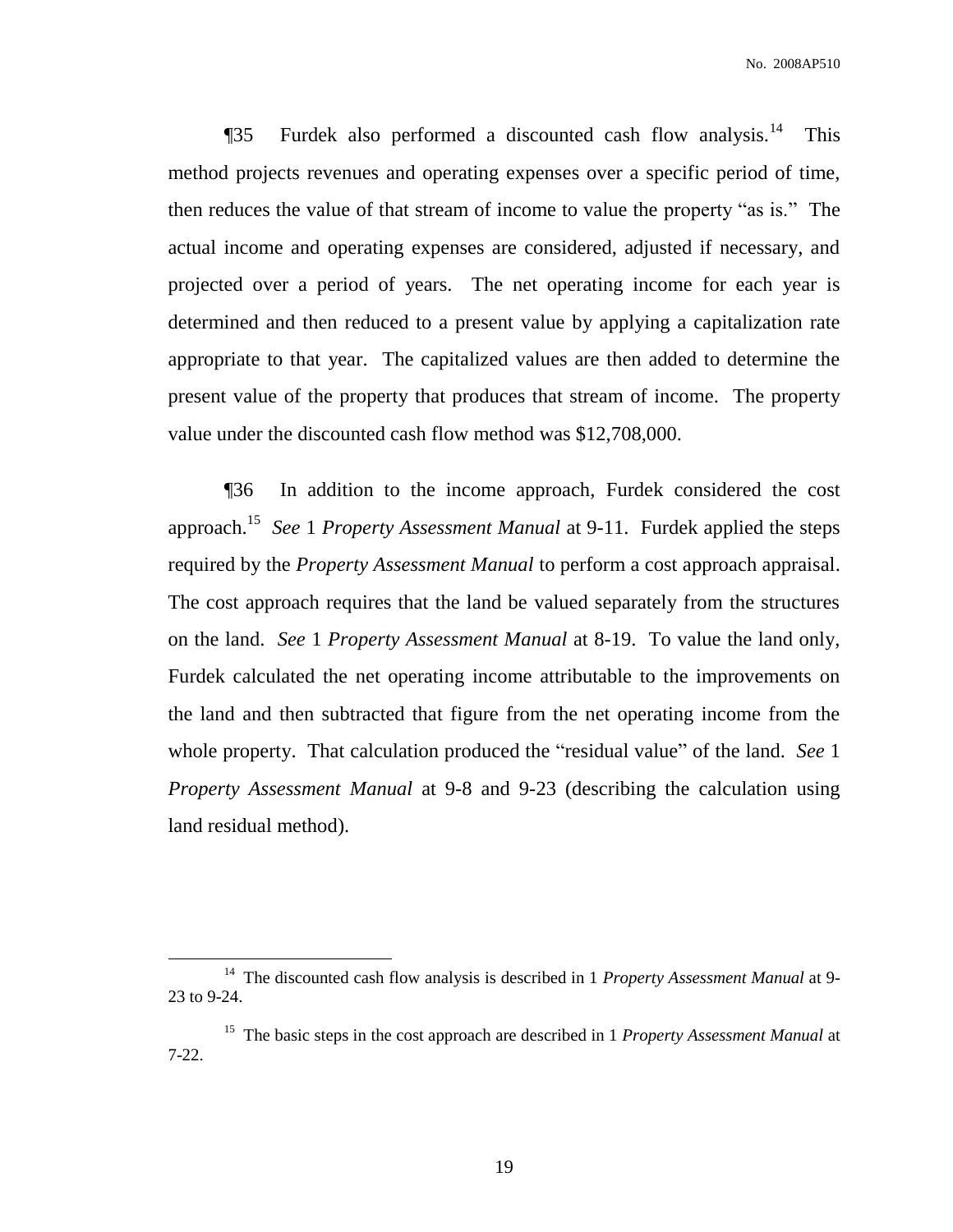No. 2008AP510

¶37 Next, the present cost to construct all of the improvements was estimated.<sup>16</sup> An addition was made for the developers' profit and a reduction was made for accrued depreciation. Under this method, the Allright property was valued at trial at \$13,183,000 for 2004 and \$13,317,000 for 2005.

¶38 Finally, Furdek compared the various approaches considered and concluded that "[s]ince most investors purchase commercial property for its income producing potential, the income approach is given the greatest weight in the final value conclusion" and that valuing the land by the land residual method "is an excellent method when most of the income is derived as a result of the land versus the improvements."

¶39 Allright argued that it was improper for the City to use the income generated on the property when determining the value of the real property because that improperly included the separate value of "the going concern value of the parking business which Allright operates on the property."<sup>17</sup> The trial court agreed with Allright and rejected the City's appraisal, concluding that the income from the parking lot did not "appertain to the land" and thus could not be considered in valuing the property. In that legal conclusion, the trial court erred.

¶40 Real property, as relevant to these proceedings, is defined by WIS. STAT. § 70.03, which provides: "'Real property', 'real estate' and 'land', when

<sup>&</sup>lt;sup>16</sup> These costs are apparently generally available as estimates in published manuals used in the industry. Both Furdek and Nicholson used such manuals.

 $17$  Allright's argument may be correct when the income does not appertain to the land. *See* 1 *Property Assessment Manual* at 7-5.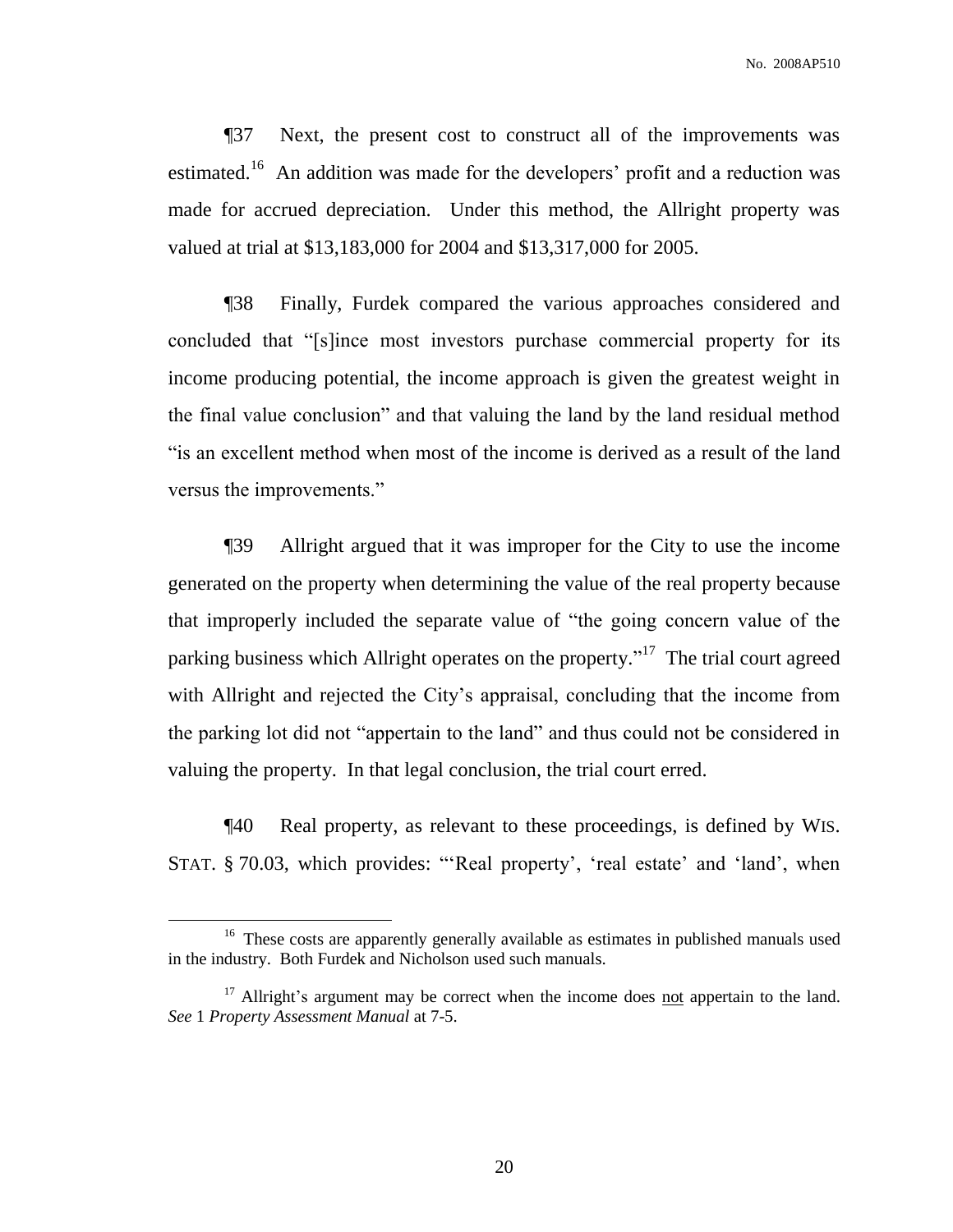used in chs. 70 to 76, 78 and 79, include not only the land itself but all buildings and improvements thereon, and all fixtures and *rights and privileges appertaining thereto* [with limited exceptions]." Sec. 70.03 (emphasis added). Case law provides further discussion of value that appertains to property: "A value that appertains to property is one that is transferable with the property." *ABKA Ltd. P'ship v. Board of Review*, 231 Wis. 2d 328, 336, 603 N.W.2d 217 (1999). The test to be applied, in the analysis of whether the value of business income from the property is appended to the property, was formulated in *State ex rel. N/S Associates v. Board of Review*, 164 Wis. 2d 31, 473 N.W.2d 554 (Ct. App. 1991), and reaffirmed in *ABKA*. The test is whether the value of the income is "'independent of the property so that the value either stays with the seller or dissipates upon sale.'" *Id.*, 231 Wis. 2d at 337 (citation omitted). If the value of the income is independent of the land, it does not appertain to the land.

¶41 The concept of appertaining to the land has also been referred to as the income being "inextricably intertwined" with the property, where the property "possess[es] an inherent capacity to generate income due to its location … and also represents the actual site of income generation." *Id.* at 343. The income is inextricably intertwined with, and appertains to, the land under WIS. STAT. § 70.03, where the income-generating capability can be transferred with the real estate. *See N/S Assocs.*, 164 Wis. 2d at 55. "When business value is transferable with the underlying real estate, the business value is appended to the real estate rather than attributable to the personal skill and expertise of the owner." *Adams*, 294 Wis. 2d 441, ¶79. These rights appertaining to the land have been held to include the income generated from renting spaces in a shopping mall, *see N/S Assocs.*, 164 Wis. 2d at 55; the potential for income from management of the rental of condo units in a resort located on the property, *see ABKA*, 231 Wis. 2d at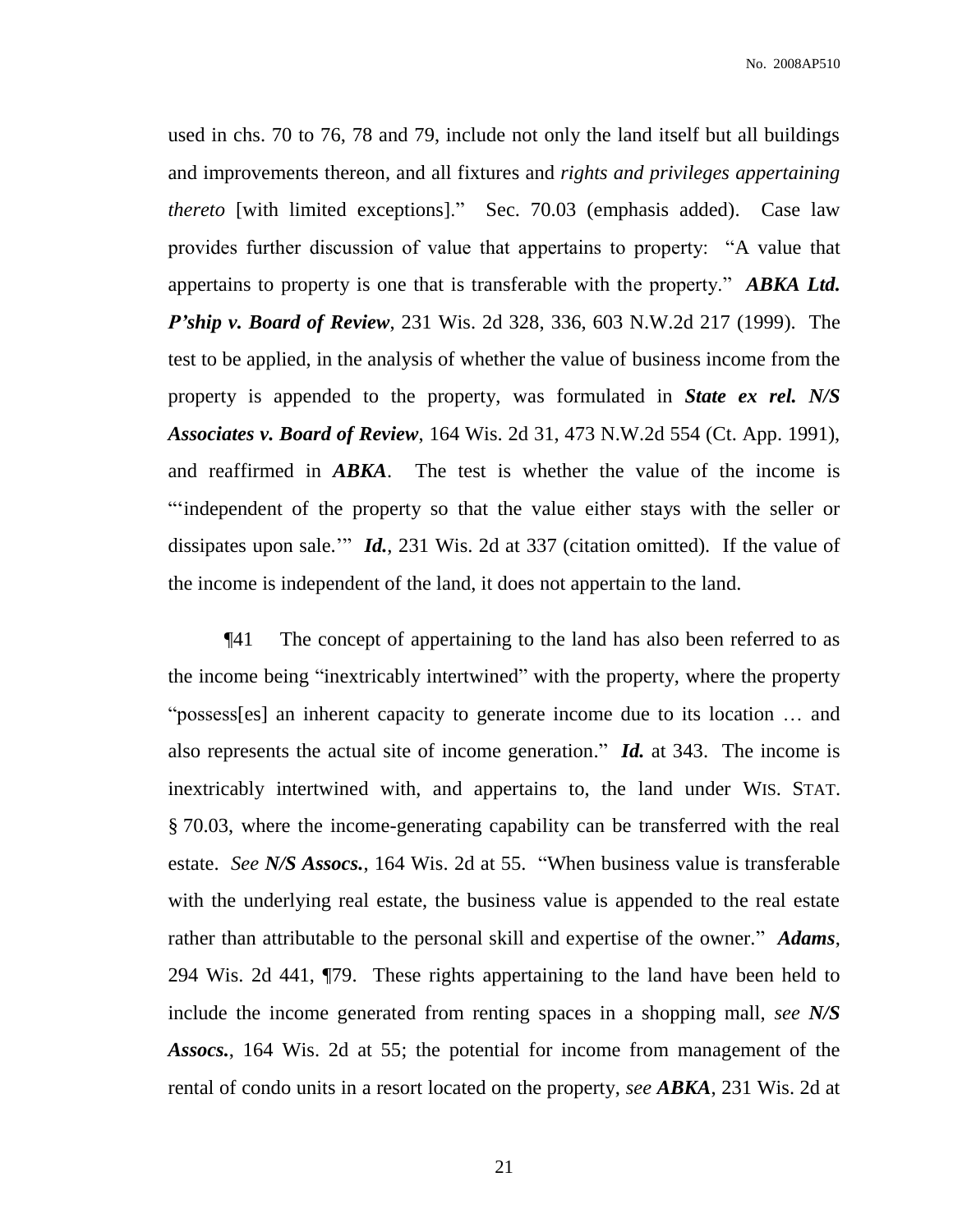331; and the income generated from operation of a landfill on the property, *see Waste Mgmt. of Wis., Inc. v. Kenosha County Bd. of Review*, 184 Wis. 2d 541, 545, 516 N.W.2d 695 (1994).

¶42 In *N/S Associates*, the purchaser, like Allright here, argued that the assessor improperly included in the appraisal the shopping mall's "business value"—the income from rent from, and management services provided to, the mall tenants—which it claimed did not appertain to the property. *Id.*, 164 Wis. 2d at 52-53. In effect, N/S Associates argued that the management business was a going concern, something separate from the shopping mall. *See id.* We rejected that argument, noting that the "mall's *raison d'être*—namely, the leasing of space to tenants and related activities such as trash disposal, baby stroller rentals, etc. is a transferable value that is inextricably intertwined with the land and 'all buildings and improvements thereon, and all fixtures and rights and privileges appertaining thereto.'" *Id.* at 55 (quoting WIS. STAT. § 70.03). For similar reasons, we reject Allright's argument here. The parking lot's *raison d'être* is renting parking space to airport travelers, who are attracted by the proximity to General Mitchell International Airport, the lot security, and the shuttle service between the lot and the airport terminal. All such attractions are transferable with the sale of the property.

¶43 In *Waste Management*, Waste Management disputed the assessment of a landfill it operated, arguing that it was improper to include the income from operating the property as a landfill. *Id.*, 184 Wis. 2d at 545-46. Waste Management argued that its special skill and the specific license necessary to operate a landfill were the value of an ongoing business concern and should not be included in the value. *Id.* at 548-49. Further, Waste Management argued that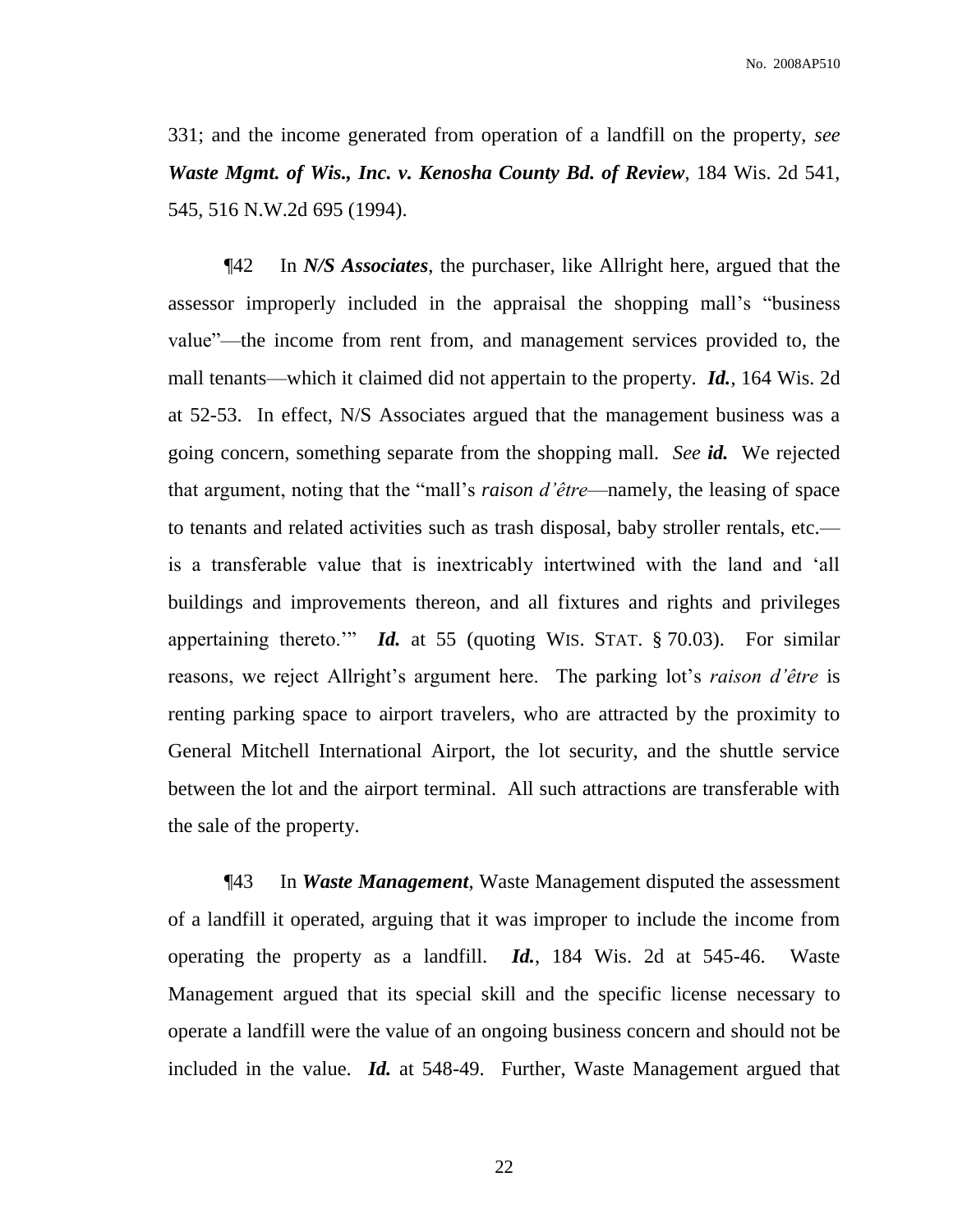Wisconsin law permitted consideration *only* of market rents in applying the income method of real estate valuation.<sup>18</sup> *Id.* at 560-61.

¶44 Our supreme court rejected Waste Management's challenge to the assessment, explaining when income can be included in land valuation:

> [U]nder the mandate of [WIS. STAT. § 70.32(1)], the following rules have been developed with respect to the specific use of income generated from real estate as a basis for valuing that property: (1) Evidence of net income may be utilized in order to show the fair market value of a parcel of land, but only in the absence of a recent arm's-length sale of the property or sales of reasonably comparable property. (2) Income may never be the sole basis for an assessment of property.

*Id.* at 558 (citations omitted). The court concluded that the board of review had acted properly by including the income generated by the landfill operation in valuing the real estate because there had been no recent sale of the property and there were no reliable sales of comparable property. *Id.* at 558-59. The court noted that the *Property Assessment Manual* "appear[ed] to anticipate the use of owner-operator income with respect to owner-occupied and operated real property when insufficient market data exists to provide a reliable basis for extrapolating a market lease rate." *Id.* at 562-63. The supreme court's analysis in *Waste Management* is equally applicable here. In this case, we have no recent arm'slength sales and no recent comparable sales, so evidence of income may be considered. Here, as in *Waste Management*, actual income need not be ignored where the property is owner-occupied and owner-operated.

 $18$  Allright makes similar arguments here.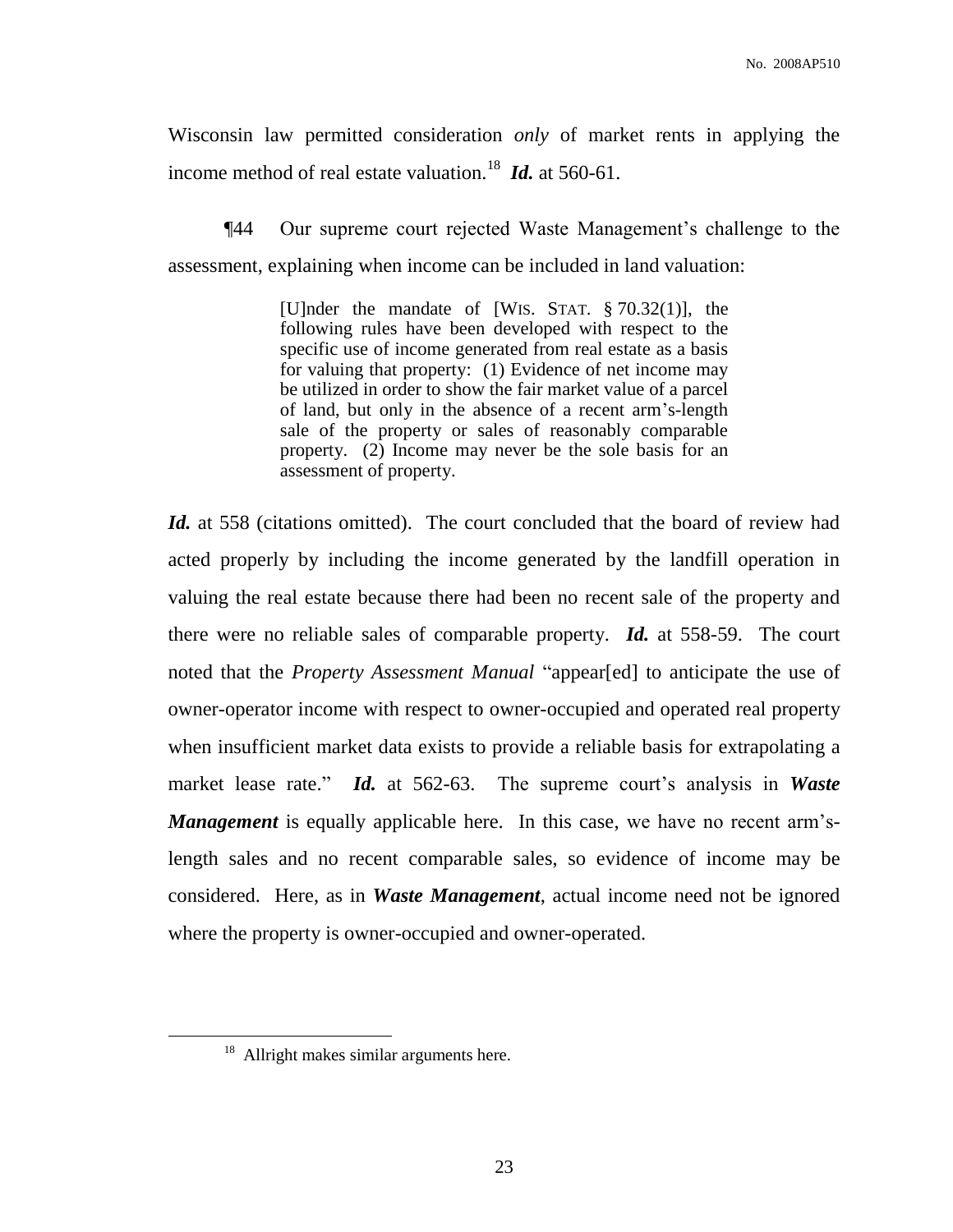¶45 *ABKA* involved a management contract for condominium units located in the Abbey resort in Lake Geneva. *Id.*, 231 Wis. 2d at 331-32. The assessor included the income from that contract as a part of the value of the Abbey property. *Id.* at 333. ABKA argued that the income was not "inextricably intertwined" with the property because ABKA's unique skill and expertise as rental agent for the resort condominiums allowed it to generate income. *Id.* at 340-41. This argument was, at its essence, a claim that the going concern business value of the management services was improperly included in value of the real estate. Our supreme court rejected those arguments, observing that "the management fees are generated primarily on the resort property itself" and that the Abby resort "possess[es] an inherent capacity to generate income due to its location and access to amenities." *Id.* at 343. The court concluded that the property is "the actual site of income generation" because the rent is generated by the service and amenities provided on the resort property. *Id.* Similarly, Allright's parking lot is the actual site of income generation, which is made possible due to its location (directly across from the airport) and amenities (secure parking on a paved lot and shuttle service to the terminal).

¶46 Applying these principles, we conclude that the income appertains to the land and was properly considered in the City's assessment. Allright operates a surface parking lot in a location that will obviously continue to attract customers as long as the airport operates. Operation of the parking lot "is a transferable value that is inextricably intertwined with the land and 'all buildings and improvements thereon.'" *See N/S Assocs.*, 164 Wis. 2d at 55 (quoting WIS. STAT. § 70.03). The City considered the income approach and the cost approach;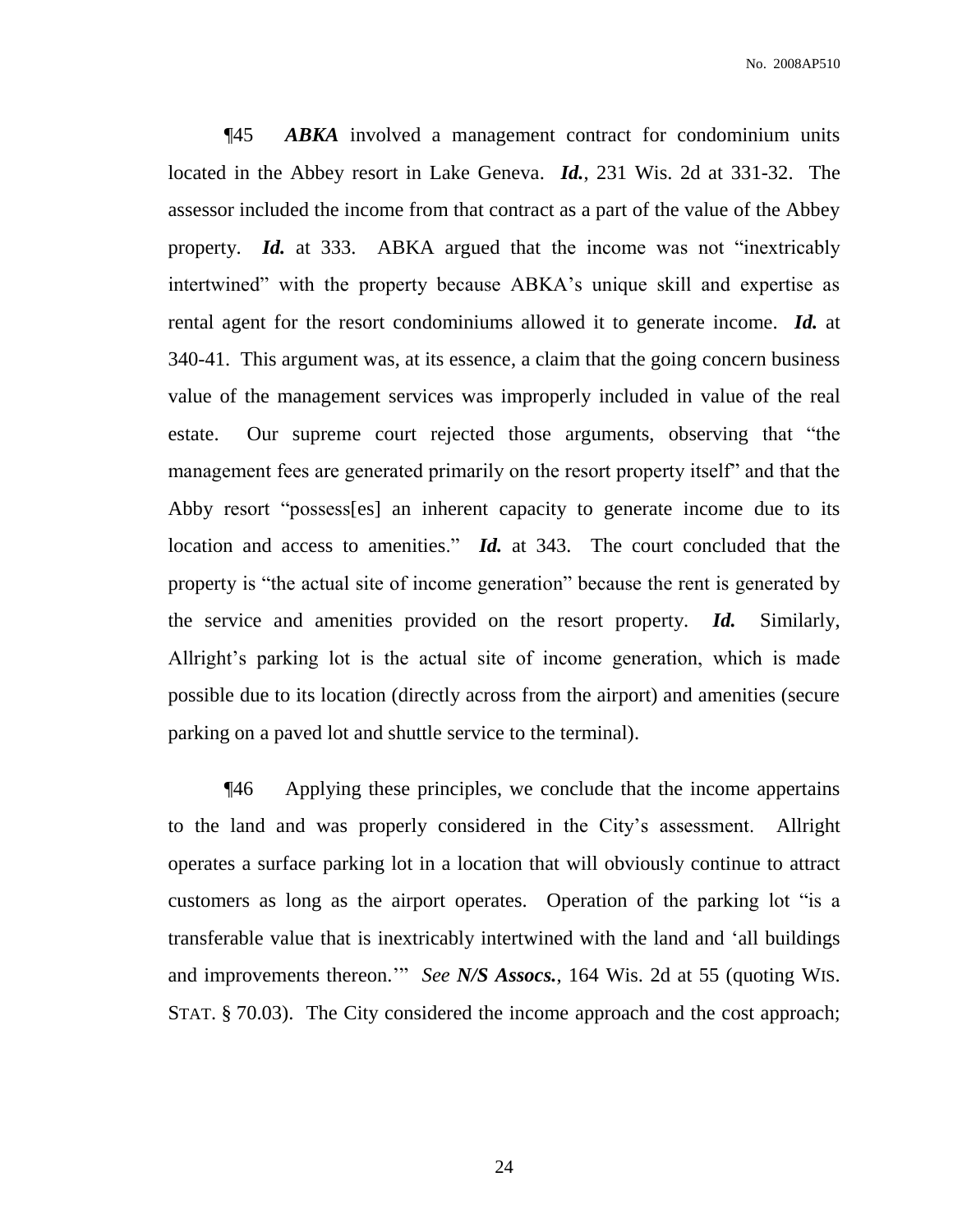as we have seen, both methods of appraisal are authorized by the *Property Assessment Manual*. 19

¶47 Consequently, under WIS. STAT. § 70.03 and controlling precedent, Allright's income from this surface parking lot appertained to the land. The trial court's legal conclusion that the income did not appertain to the land is contrary to controlling Wisconsin law. The trial court's conclusion that the City's appraisal did not conform to the requirements of the *Property Assessment Manual* was incorrect because as we have seen, the approaches the City considered are all authorized by the *Property Assessment Manual*.

## **B. Allright's appraisal.**

 $\overline{a}$ 

¶48 Nicholson never considered the actual income earned by the surface parking lot when he calculated the value of the property, despite having Allright's financial records. Instead, because there were "no leases for parking lots located near General Mitchell International Airport," Nicholson determined what amount of money an owner of real estate elsewhere in Milwaukee County would charge to rent the property to a parking lot operator. The tenant would then run a parking lot on the property. The net income the landowner was estimated to earn by leasing the land to a parking lot operator was then capitalized. Using this method, Nicholson valued the Allright property at \$3,400,000.

<sup>&</sup>lt;sup>19</sup> See 1 *Property Assessment Manual* at 9-9, 9-11 ("When comparable sales are not available, the income approach is usually the best method to use to estimate the value of commercial property.") ("The cost approach can be used when valuing properties for which there is inadequate sales information.").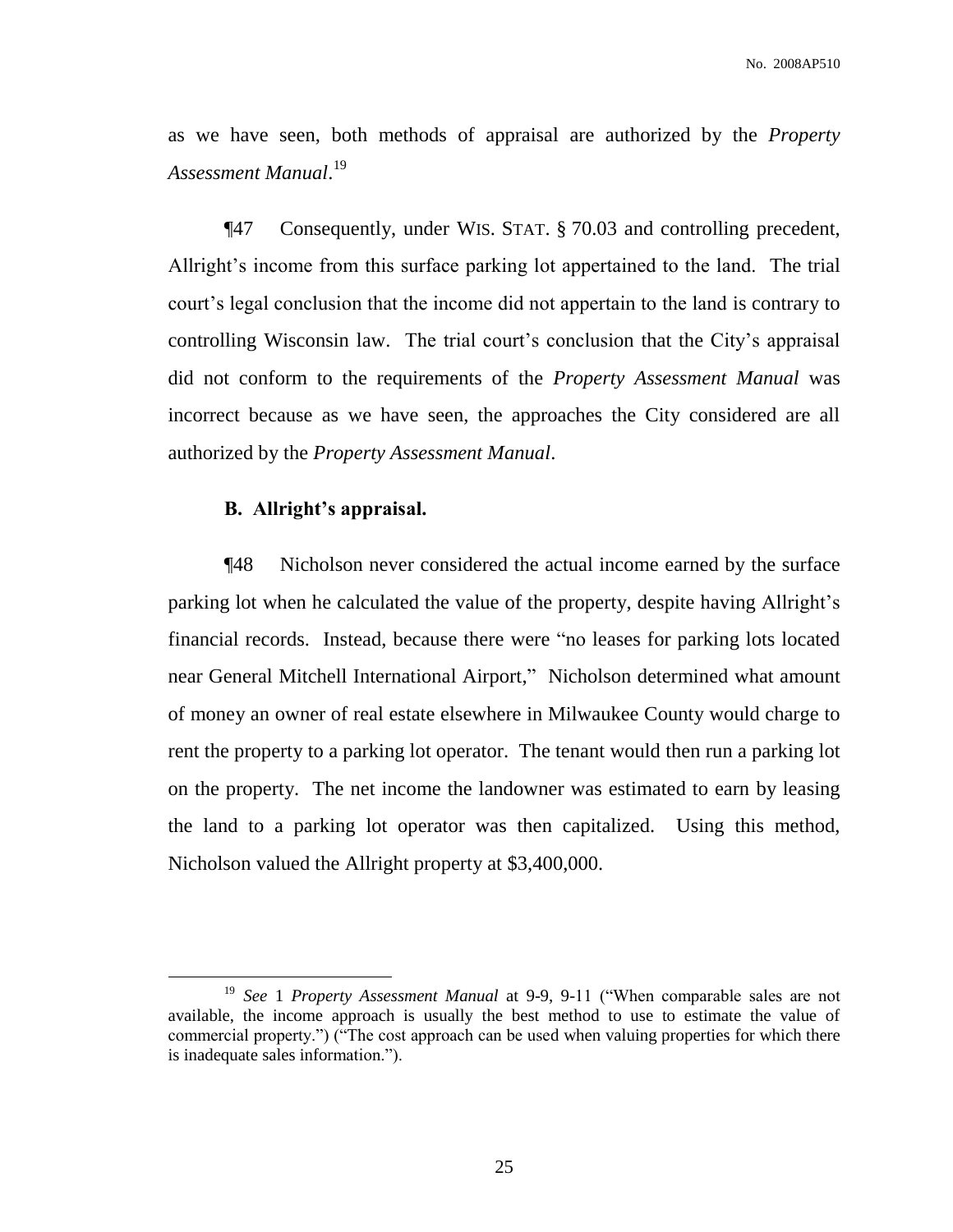¶49 As we have seen, Nicholson was unable to locate any sales of airport parking lots, or any sales of large parking lots which he considered comparable. Nicholson testified that he found earlier sales of vacant land which he considered comparable to the land on which Allright operated its parking lot. Nicholson adjusted for the lack of similarity to the Allright land, and developed a composite of those land values for the purpose of establishing a land value for the Allright land. He then calculated the cost of constructing the existing improvements and structures on the land, deducted an amount attributable to their depreciation, and came to a figure for the value of the buildings and improvements of \$911,000. Nicholson's value for the total property based on the cost approach was rounded to \$3,300,000.

¶50 Nicholson then compared the two methods he used and concluded the value of the Allright property was \$3,300,000. However, Nicholson never considered the income that appertained to the land. Such income must be considered in valuing the property.

¶51 Whether income appertains to the land is not, as Allright argues, a determination of expert witness credibility. It is a question of law that we review *de novo*. *See Adams*, 294 Wis. 2d 441, ¶26 (court reviewed *de novo* whether city followed the applicable statutes when making assessment). We have held here that the income appertains to the land. Because Allright failed to consider income that appertains to the land, we conclude that Allright failed to present significant contrary evidence necessary to overcome the presumption that the City correctly calculated the value of the subject property. *See Walgreen*, 311 Wis. 2d 158, ¶17. Therefore, we reverse the trial court's holding to the contrary.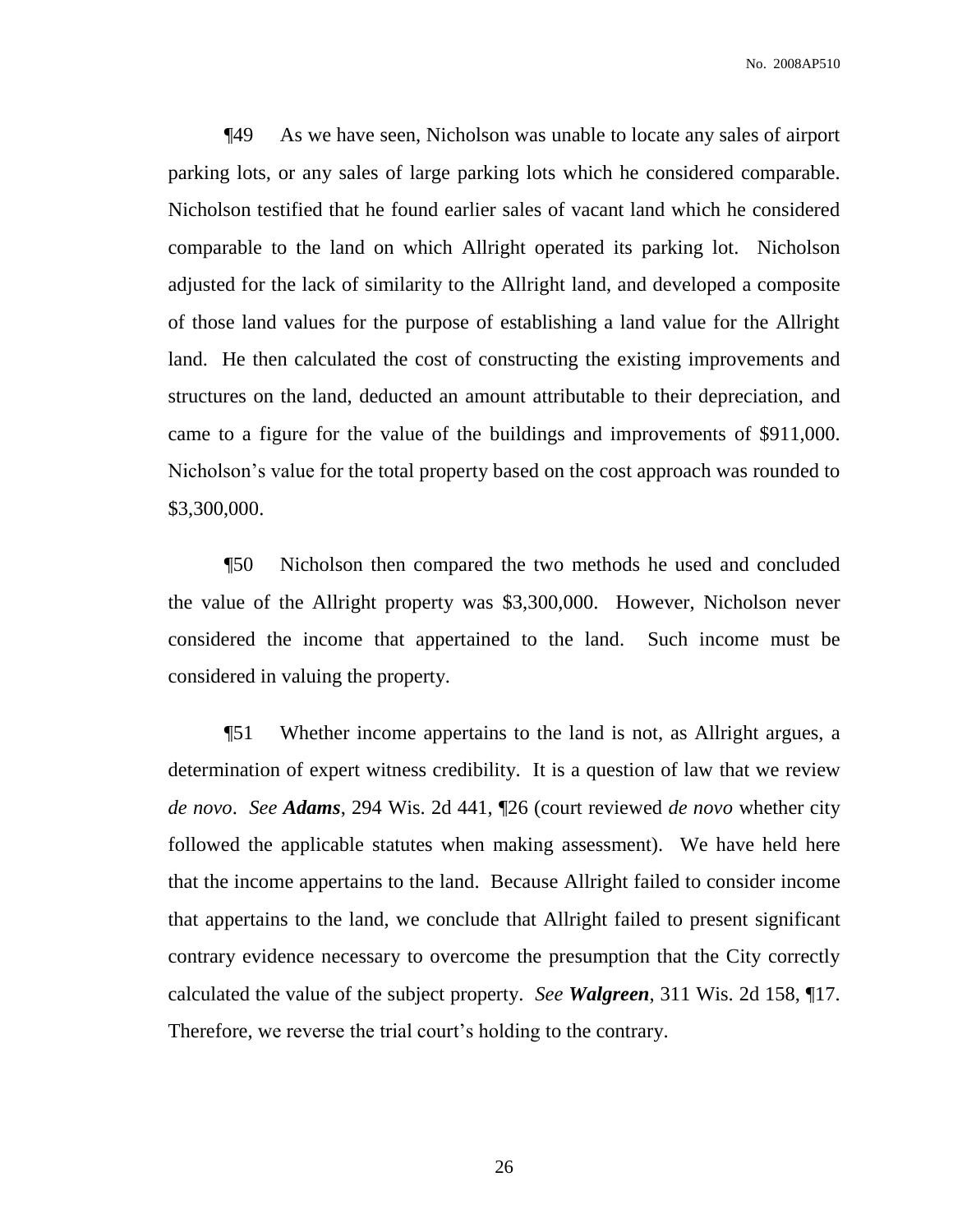#### **IV. Allright's uniformity challenge.**

¶52 The trial court concluded that the City's assessment should also be rejected because it violated article VIII, section 1 of the Wisconsin Constitution, which provides in relevant part: "**Rule of taxation uniform; income, privilege and occupation taxes.** SECTION 1. *The rule of taxation shall be uniform* but the legislature may empower cities, villages or towns to collect and return taxes on real estate located therein by optional methods." (Emphasis added.) The Wisconsin Constitution has been held to "require[] that the method or mode of taxing real property must be applied uniformly to all classes of property within the tax district." *State ex rel. Levine v. Board of Review*, 191 Wis. 2d 363, 371, 528 N.W.2d 424 (1995). *Levine* explained:

> Under this principle known as the rule of uniformity, taxpayers may demonstrate that although their properties were assessed at fair market value, other comparable properties were assessed significantly below fair market value, thus amounting to a discriminatory assessment of their property. For example, the general underassessment of older properties would constitute discrimination against purchasers of newer properties and, therefore, would violate the uniformity clause of the Wisconsin Constitution.

*Id.* at 371-72 (citations omitted). *Levine* held that where there is evidence that "the assessor admitted that his method of assessment was 'arbitrary' and that it resulted in certain older homes being assessed at a dramatically lower amount than they were traded for on the open market," the assessor violated the rule of uniformity embodied in article VIII, section 1 of the Wisconsin Constitution. *Id.*, 191 Wis. 2d at 371-73.

¶53 Similarly, an assessor cannot elect to reassess only a single property (such as a water park) within a class of similar properties (other recently sold commercial properties). *Noah's Ark Family Park v. Board of Review*, 216 Wis.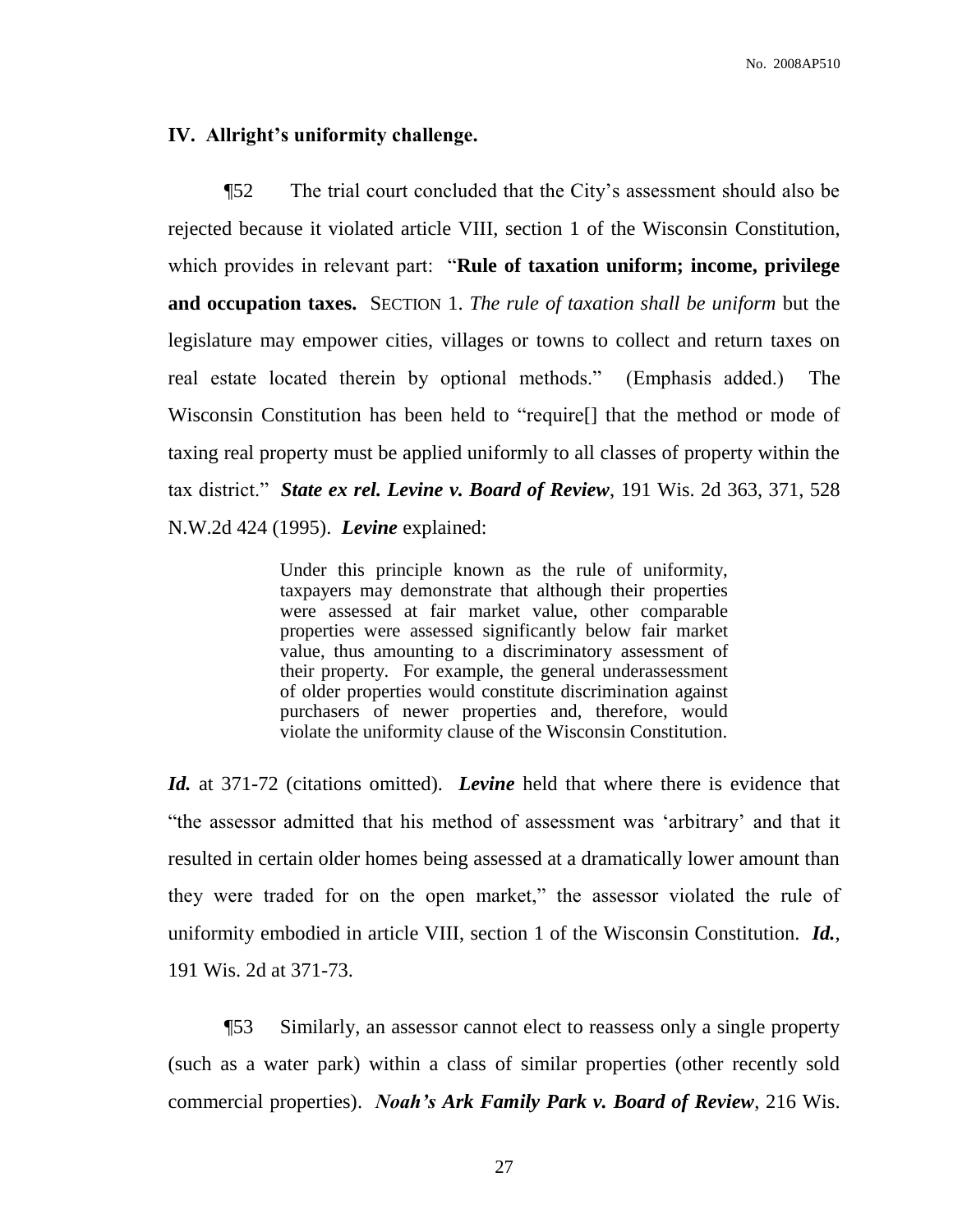2d 387, 388-89, 573 N.W.2d 852 (1998). Such conduct is "an improper, arbitrary mode of assessment in violation of the uniformity clause." *Id.* at 393.

¶54 Our supreme court has rejected challenges alleging violations of the rule of uniformity where the claim was based on comparing one taxpayer's appraised value to the value assigned to an inadequate number of other properties in the assessment district. *See State ex rel. Walthers v. Jung*, 175 Wis. 58, 183 N.W. 986 (1921). *Walthers* explained:

> A taxpayer has no complaint when a valuation which could ordinarily be obtained therefor at private sale is placed upon his property, unless there is such a general undervaluation of the other property of the assessment district as will result in an excessive tax as to him. Such a situation is not shown by proof which compares the valuation of a taxpayer's property with less than two percent of the other property in the assessment district.

Id. at 61.<sup>20</sup> Relying on *Walthers*, we similarly held that lack of uniformity must be established by showing general undervaluation on a district-wide basis if the subject property has been assessed at full market value. *See State ex rel. Algoma Hous. Co. v. Board of Review*, 166 Wis. 2d 675, 682, 480 N.W.2d 786 (Ct. App. 1991).

¶55 In this case, there is no evidence that the assessor singled out Allright's property for assessment. *See Noah's Ark*, 216 Wis. 2d at 388-89.

<sup>20</sup> In *State ex rel. Levine v. Board of Review*, 191 Wis. 2d 363, 528 N.W.2d 424 (1995), our supreme rejected the proposition that *State ex rel. Walthers v. Jung*, 175 Wis. 58, 183 N.W. 986 (1921), requires a challenger in every case "to show that at least two percent of the other properties in the tax district were underassessed." *Levine*, 191 Wis. 2d at 374. Rather, *Levine* explained, *Walthers* "used the two percent figure simply as a means of underscoring the inadequacy of the evidence presented by the complaining taxpayer in that case." *Levine*, 191 Wis. 2d at 375-76.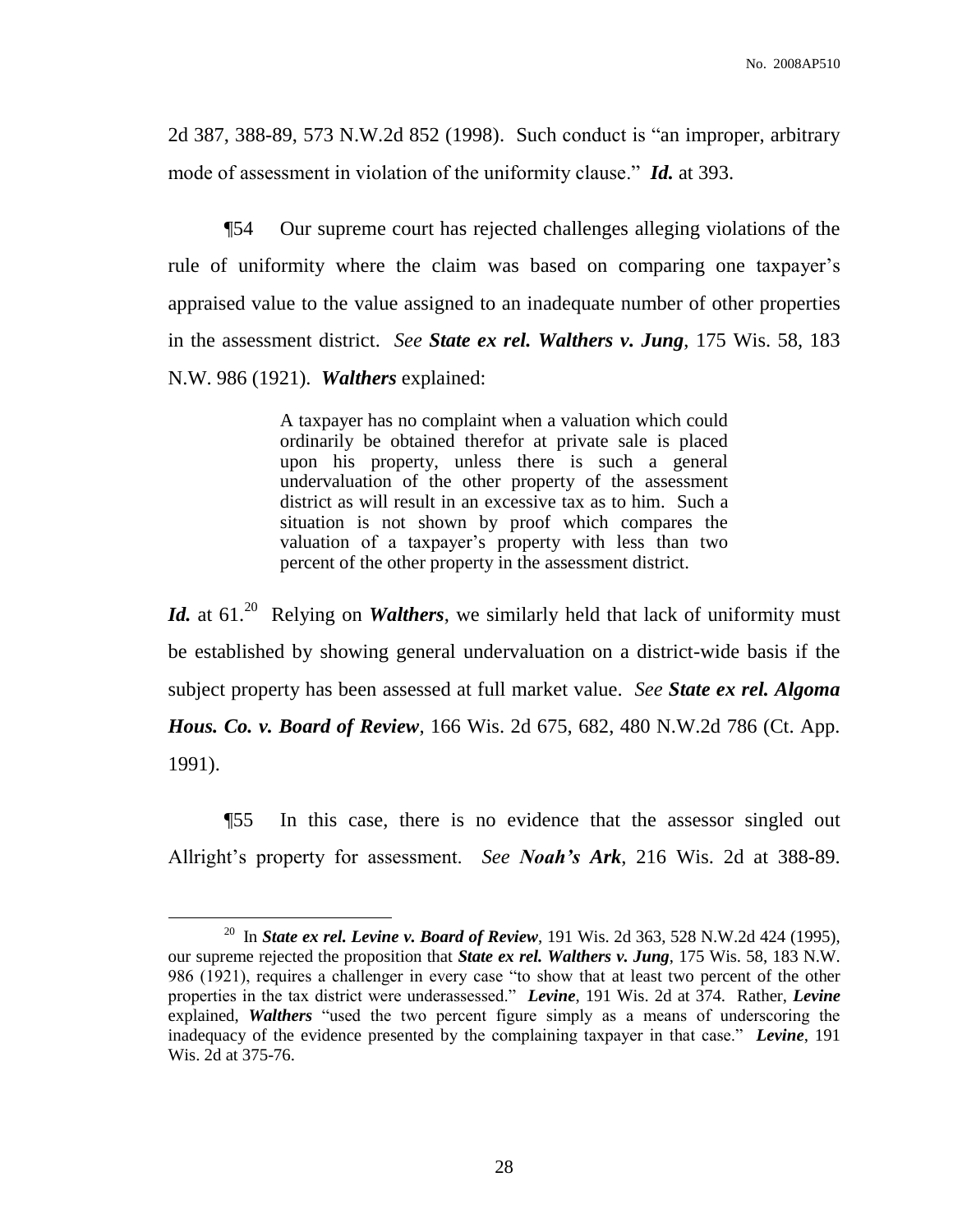There is also no evidence that the City's assessor used an arbitrary method of assessment for the Allright property. *See Levine*, 191 Wis. 2d at 373-74. Rather, the only evidence upon which the trial court based its conclusion that the uniformity clause had been violated was the opinion of Allright's appraiser, Vitale, who based his opinion on his analysis of particular data.

¶56 The trial court's conclusion is based solely on Vitale's analysis of values assigned only to the land component of the real property. Using City assessment records, Vitale calculated the value attributed to land only, on a persquare-foot basis, for the Allright land and for each of seven properties along South Howell Avenue which had the same commercial zoning as Allright's property. Vitale concluded that the assessment was not "uniform" because Allright's per-square-foot land value was significantly higher than the per-squarefoot land value of his neighbors. There are several problems with this analysis.

¶57 The insignificant number of comparison properties does not demonstrate a constitutional lack of uniformity. The essence of Vitale's method of analysis (comparing the subject property to a small number of other similarly zoned properties) was rejected by our supreme court in 1921. As noted, *Walthers* considered whether it was appropriate to permit a challenge to an assessment based on only a small number of examples of lower assessments. *Id.*, 175 Wis. at 60. *Walthers* rejected the proffered method of comparison, noting that if such a method were appropriate, "assessments [would] have a precarious stability, because common knowledge informs us that the average taxpayer can conscientiously testify that his holdings are valued too high in comparison with that of certain of his neighbors." *Id.* at 60-61.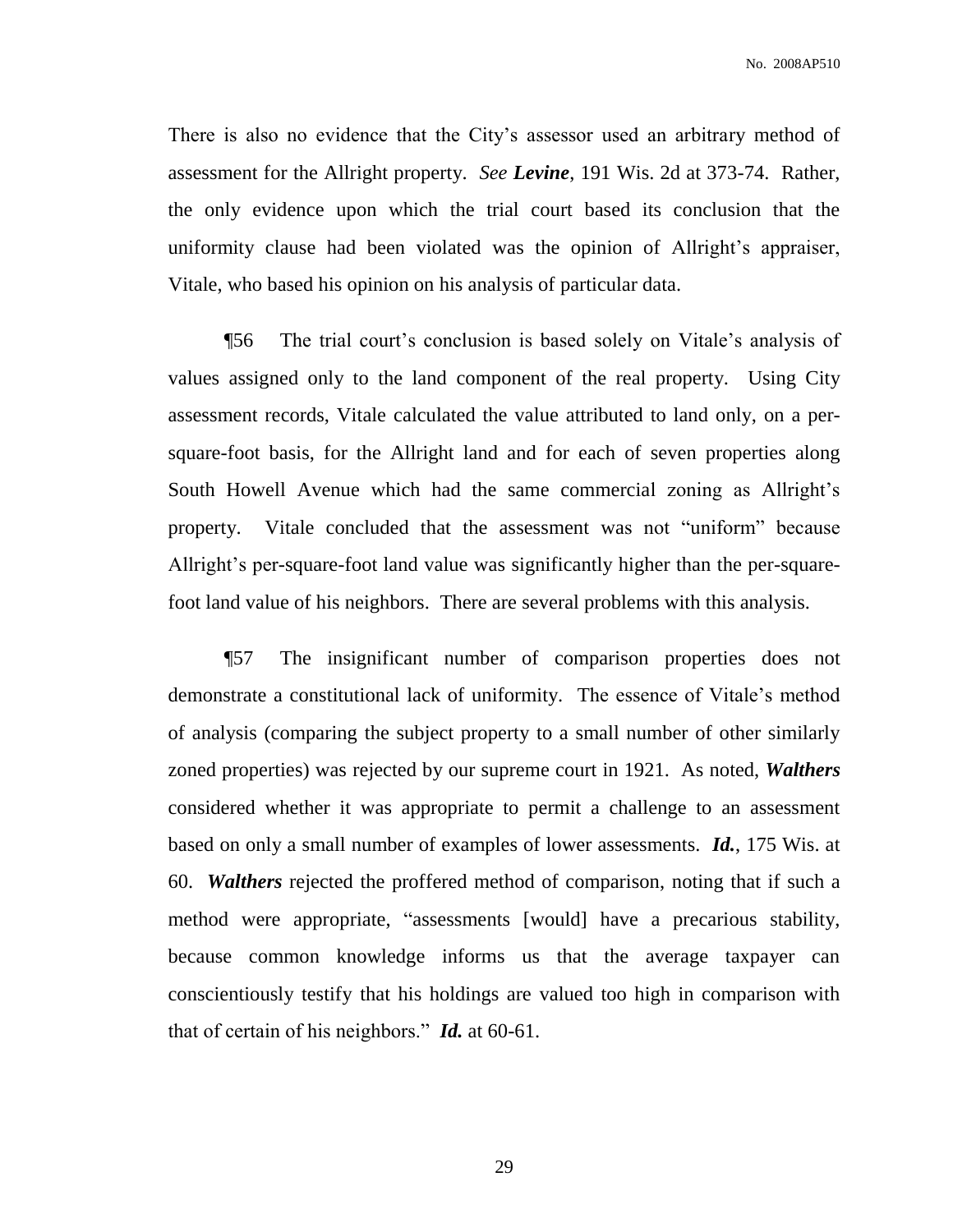¶58 The City of Milwaukee website indicates that it assessed 14,072 commercial properties in the most recent year reported. 21 While neither *Walthers*  nor subsequent cases established a bright-line rule detailing how many properties must be compared in a uniformity analysis, case law does establish that taxpayers cannot succeed on a uniformity claim simply by "selectively picking a few low comparison assessments and then complaining that their property was overassessed." *See Levine*, 191 Wis. 2d at 375; *see also Algoma Hous.*, 166 Wis. 2d at 682 (challenger must show general undervaluation on a district-wide basis if subject property has been assessed at full market value). Thus, Vitale's selection of an insignificant number of properties which he claims shows Allright was overassessed does not establish a violation of the uniformity clause.

¶59 Comparing the value attributed to only one component of the real property in a uniformity challenge is an analytical method also without support in statutes or relevant case law. Taxes are levied on the value of the real property; not separately on the components of land, or improvements, or other rights or limitations of ownership. *See* WIS. STAT. § 70.01 ("Taxes shall be levied, under this chapter, upon all general property in this state except property that is exempt from taxation. Real estate taxes and personal property taxes are deemed to be levied when the tax roll in which they are included has been delivered to the local treasurer."). As noted previously, WIS. STAT. § 70.03 defines "'[r]eal property,'" "'real estate'" and "'land'" as: "not only the land itself but all buildings and improvements thereon, and all fixtures and rights and privileges appertaining thereto." The *Property Assessment Manual* instructs that "in Wisconsin

<sup>21</sup> *See* http://www.ci.mil.wi.us/AssessmentBaseampCla723.htm (last viewed on Mar. 5, 2009).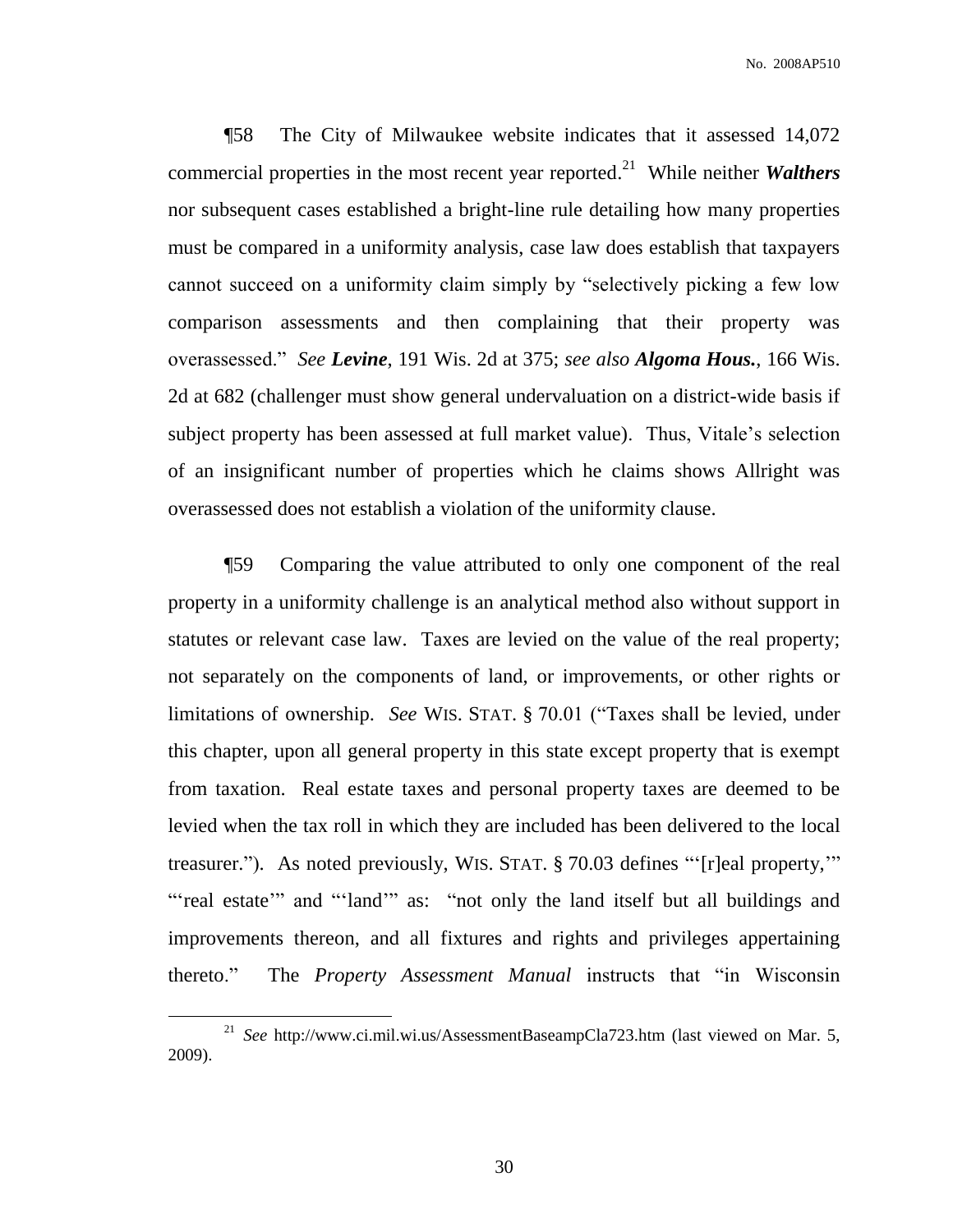assessment law real property encompasses the definitions of both real estate and real property." *See* 1 *Property Assessment Manual* at 7-1. WISCONSIN STAT. § 70.32(1) directs the assessor to value "real property" by specific methods described in the statute and in the *Property Assessment Manual*. Section 70.32(2)(a)<sup>22</sup> requires an assessor, after fixing a total value on the real property, to segregate the value of the land and the value of the improvements as components of the value of the real property. WISCONSIN STAT.  $\S 70.47(16)^{23}$  allows an owner of real property who is dissatisfied with the valuation to challenge before the board of review *only* the total value of the real property. *See id.* ("Persons who

 $\overline{a}$ 

(a) The assessor shall segregate into the following classes on the basis of use and set down separately in proper columns the values of the land, exclusive of improvements, and, except for subds. 5., 5m., and 6., the improvements in each class:

- 1. Residential.
- 2. Commercial.
- 3. Manufacturing.
- 4. Agricultural.
- 5. Undeveloped.
- 5m. Agricultural forest.
- 6. Productive forest land.
- 7. Other.

<sup>23</sup> WISCONSIN STAT. § 70.47(16) applies only to cities of the first class. However, the same language quoted above also appears in WIS. STAT. § 70.47(7).

<sup>&</sup>lt;sup>22</sup> WISCONSIN STAT. § 70.32(2) provides in relevant part:

The assessor, having fixed a value, shall enter the same opposite the proper tract or lot in the assessment roll, following the instruction prescribed therein.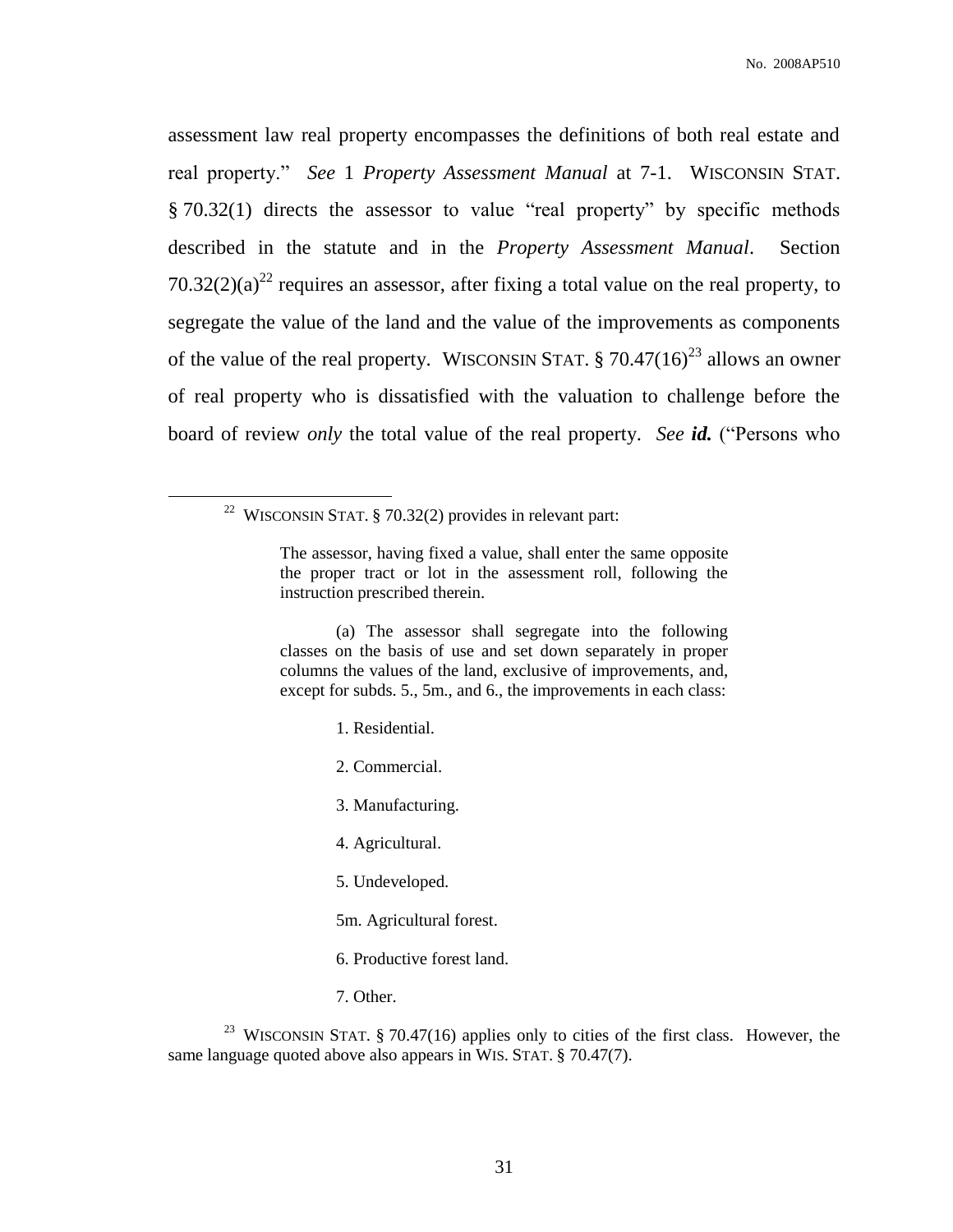own land and improvements to that land may object to the aggregate valuation of that land and improvements to that land, but no person who owns land and improvements to that land may object only to the valuation of that land or only to the valuation of improvements to that land."). Thus, we find no statutory support for Vitale's claim, or for the trial court's legal conclusion, that uniformity of value is constitutionally required as to the component parts of real property.

¶60 The trial court concluded that Vitale's analysis was "reasonable as to the uniformity challenge" stating:

> How can the subject commercial Property be assessed at \$25.00 per square foot, while all other surrounding commercial land on Howell Avenue is assessed between \$2.50 and \$4.00 per square foot, and this Court conclude that the land assessments were uniform? This Court cannot.

¶61 We disagree. As we have held, "[u]niformity does not require equal assessment per square foot of all apartment buildings within a certain area. *Uniformity requires that the evaluation and the rate of assessment of all properties be uniform*." *Algoma Hous.*, 166 Wis. 2d at 681-82 (emphasis added). The *Algoma Housing* holding is that it is the method of evaluation and the process of assessment, not the dollar amount involved, to which the uniformity requirement is directed. Were we to adopt Allright's novel theory, municipalities and boards of review would be subject to new standards which are not required by statute or the Wisconsin Constitution. We decline to mandate equality of land values for commercially zoned property, as Allright apparently would have us do. Such a dramatic change must be a legislative, not judicial, determination.

¶62 The trial court's legal conclusion that the City violated the uniformity clause, based on Vitale's flawed analysis, is inconsistent with relevant